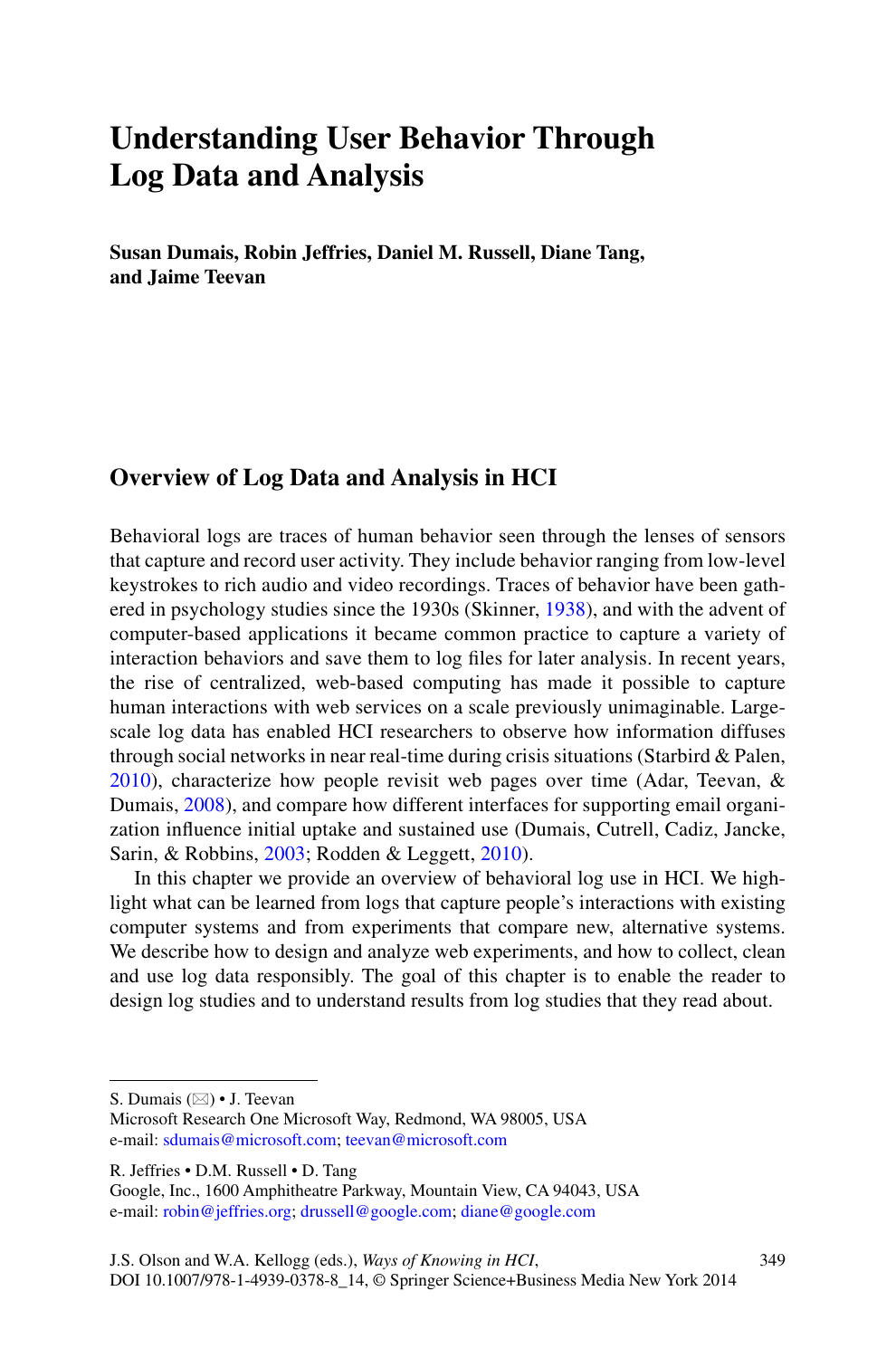|                                                                        | Observational                                        | Experimental                                        |
|------------------------------------------------------------------------|------------------------------------------------------|-----------------------------------------------------|
| <b>Lab Studies</b>                                                     |                                                      |                                                     |
| Controlled interpretation of behavior<br>with detailed instrumentation | In-lab behavior<br>observations                      | In-lab controlled tasks,<br>comparison of systems   |
| <b>Field Studies</b>                                                   |                                                      |                                                     |
| In the wild, ability to probe for detail                               | Ethnography, case studies,<br>panels (e.g., Nielsen) | Clinical trials and field<br>tests                  |
| <b>Log Studies</b>                                                     |                                                      |                                                     |
| In the wild, little explicit feedback but<br>lots of implicit signals  | Logs from a single system                            | A/B testing of alternative<br>systems or algorithms |

 **Table 1** Different types of user data in HCI research

#### *What Are Behavioral Logs?*

 In HCI research behavioral logs arise from the activities recorded when people interact with computer systems and services. Behaviors of interest can include: lowlevel actions such as the keystrokes used when interacting with a productivity application; the content viewed in web browsers or e-readers; the search queries and result clicks captured by web search engines; browsing patterns and purchases on e-commerce sites; content generated and shared via social media; the history of edits to wikis or other documents; detailed traces of eye gaze position when playing a computer game; physiological responses when driving; etc.

 An important characteristic of log data is that it captures actual user behavior and not recalled behaviors or subjective impressions of interactions. While logs can be captured in laboratory settings, they are increasingly captured at a much larger scale in situ as people interact with applications, systems, and services. Behavioral observations can be collected on a client machine or on remote servers. Client-side logging can be included in operating systems, applications such as browsers or e-readers, or special purpose logging software or hardware. Server-side logging is commonly used by service providers such as web search engines, e-commerce sites, or online courses. Some behavioral logs are publically available (e.g., Wikipedia content and edit history, Twitter posts, Facebook public feeds, Flickr photos, and Pinterest collections), but many are private, available only to individuals or service providers.

#### *What Can We Learn from Behavioral Logs?*

 To understand what HCI researchers and practitioners can learn from behavioral logs, it is useful to compare them with other types of data. This book summarizes many different HCI methods for understanding behavior and improving design. In Table  $1$  we highlight a simplified view of a few approaches, described in more detail in other chapters, which are useful to contrast with log studies. The two dimensions represented in the table are: (1) whether the studies are observational or experimental, and (2) the naturalness, depth and scale of the resulting data.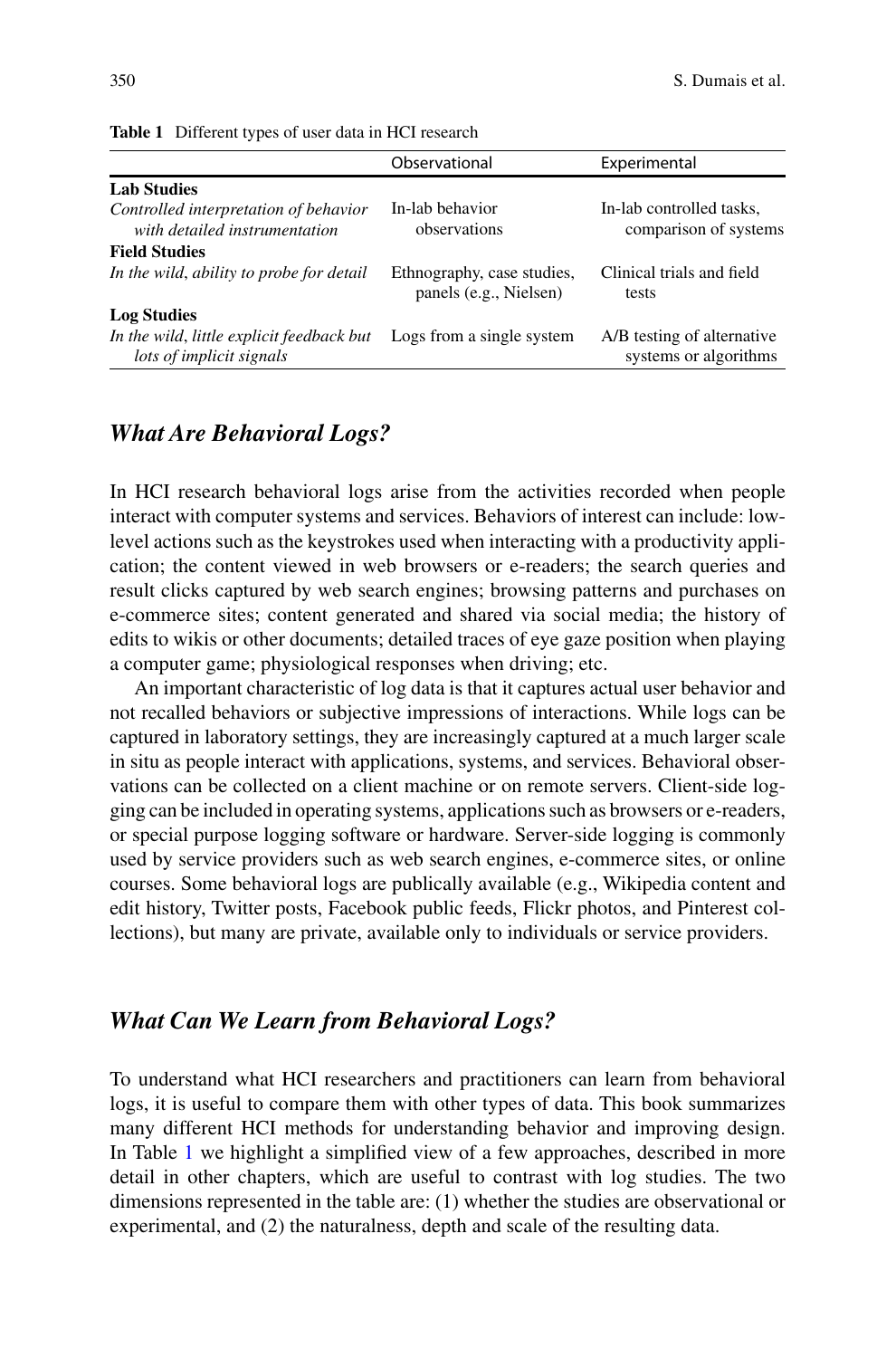*Lab Studies* represent the most controlled approach. In lab studies participants are brought into the laboratory and asked to perform certain tasks of interest. Demographic and other data can easily be collected about participants. The lab setting affords control of variables that are not of interest and enables detailed instrumentation of novel systems that could not be easily deployed more broadly. Researchers can learn a good deal about participants and their motivations in this way, but the observed behavior happens in a controlled and artificial setting and may not be representative of behavior that would be observed "in the wild." For example, a person may invest more time to complete a task in the lab than they might otherwise to please the investigator (Dell, Vaidyanathan, Medhi, Cutrell, & Thies, 2012). In addition, laboratory studies are often expensive in terms of the time required to collect the data which limits the number of different people and systems that can be studied. Lab studies can be either observational, examining interactions with a specific system of interest, or experimental, comparing two or more variables or systems.

*Field Studies* collect data from participants in their natural environments conducting their own activities, and, commonly, periodically ask them for additional information. Data collected in this manner tends to be less artificial than in lab studies but also less controlled. As with lab studies, demographic and other data can be collected about participants, but the researcher may still interfere with people's interactions by asking them about what they are doing. Field studies can be observational (e.g., where TV watching behavior is recorded for Nielsen panelists) or experimental (e.g., in clinical trials where new medical treatments are compared with a control).

*Log Studies* collect the most natural observations of people as they use systems in whatever ways they typically do, uninfluenced by experimenters or observers. As the amount of log data that can be collected increases, log studies include many different kinds of people, from all over the world, doing many different kinds of tasks. However, because of the way log data is gathered, much less is known about the people being observed, their intentions or goals, or the contexts in which the observed behaviors occur. Observational log studies allow researchers to form an abstract picture of behavior with an existing system, whereas experimental log studies enable comparisons of two or more systems.

 Log studies are a valuable complement to other kinds of studies for several reasons. They represent traces of naturalistic human behavior uninfluenced by observers. Because log data provide a portrait of uncensored behavior, they give a more complete, accurate picture of all behaviors, including ones people are unlikely to talk about or remember accurately. Early analyses of web search logs, for example, found that searches for porn were common and were associated with different interaction patterns than other types of search ( Silverstein, Henzinger, Marais, & Moricz, [1998 \)](#page-23-0). Similarly (Teevan, Adar, Jones, & Potts, [2007](#page-23-0) ) observed that many queries were repeated, a behavior that would probably not be seen in the lab.

Logs also have the benefit of being easy to capture at scale. While laboratory and field studies typically include tens or hundreds of people, log studies can easily include data from tens or hundreds of millions of people. This large sample size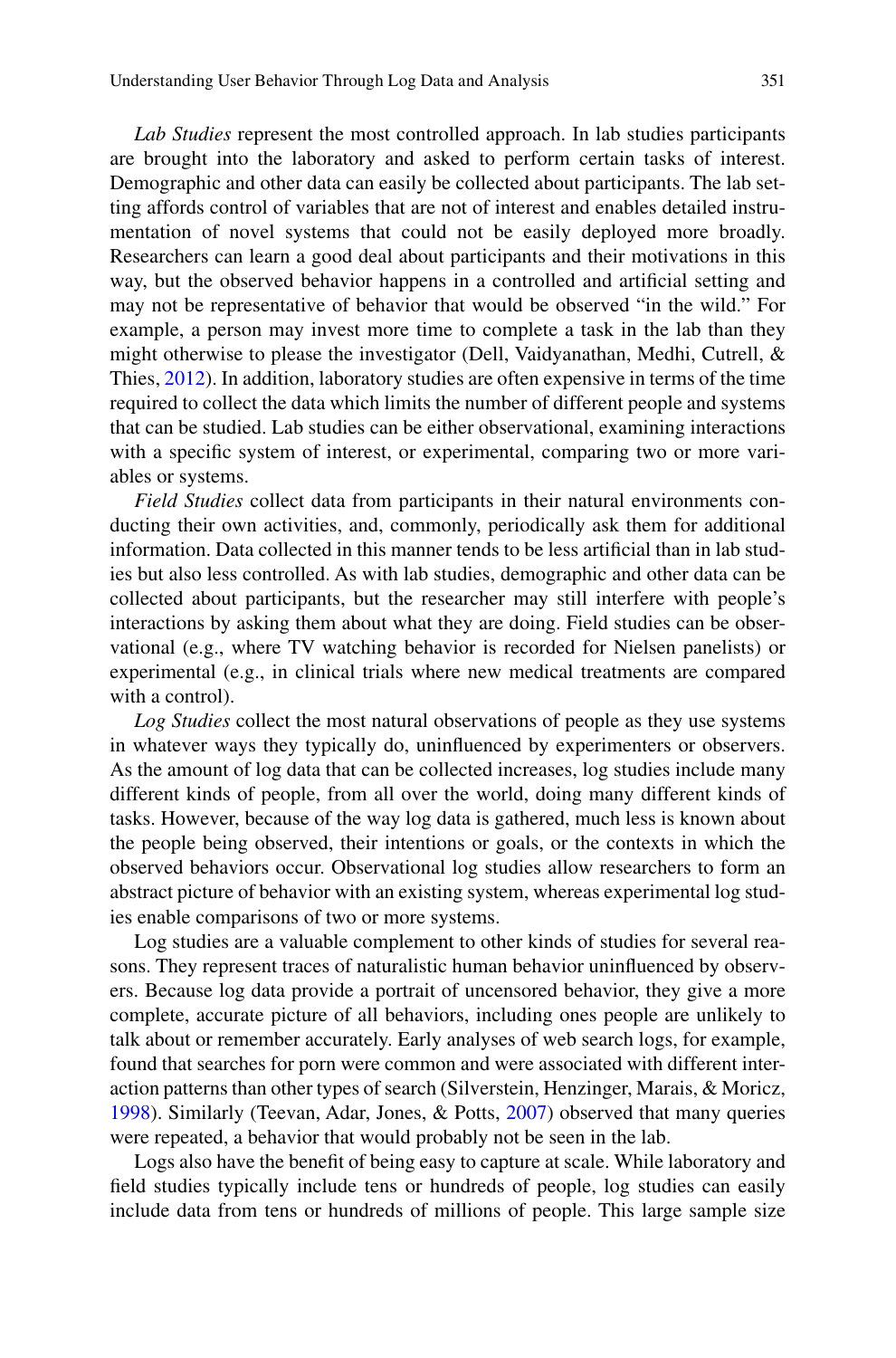means that even small differences that exist between populations can be observed. In particular, large-scale logs give a good picture of unusual but important behavior that is hard to capture in smaller studies. For example, if fewer than 1 in 100 people click on banner advertisements, a lot of effort would be required to collect a reliable number of such clicks in a laboratory setting. In contrast, the behavior can be significantly and reliably understood in web browser logs where there are millions of clicks on advertisements. As another example, student behavior logged during massively online courses can provide detailed insight into individual learning strategies and how they relate to educational success.

In spite of the benefits, logs have disadvantages, including non-random sampling (people must choose to use the system), uncontrolled tasks, and the absence of annotations to indicate motivations, success, or satisfaction. Logs provide a good deal of information about *what* people are doing but much less about *why* they are doing so and whether they are satisfied. This must be taken into account in analyses and complemented by other techniques to provide a more complete understanding of behavior.

 In the remainder of this chapter, we describe in more detail large-scale log studies, providing examples of observational (section "Observational Log Studies: Understanding Behavior Through Log Analysis") and experimental (section [" Experimental Log Studies: Comparing Alternative Systems Through Log](#page-7-0)  Analysis") approaches, and discussing how to collect, clean (section "Collecting, Cleaning, and Using Log Data"), and share log (section "Using Log Data") [Responsibly](#page-20-0)") data. While publically available log data such as Wikipedia edit history or Twitter posts can support interesting observational analyses, there are fewer reports of large-scale experimental design and analysis, so we cover this aspect in particular detail. Most of the examples that we present in this chapter come from our own experiences in collecting and analyzing large-scale behavioral logs from web search engines, but the methods are more broadly applicable.

# **Observational Log Studies: Understanding Behavior Through Log Analysis**

 Most analyses of log data collected through observational studies provide a descriptive overview of human behavior. Simply observing behavior at scale provides insights about how people interact with existing systems and services, often revealing surprises. For example, an early analysis of more than a million web searches found that queries were short, averaging only 2.35 terms, and that over 80 % of all queries did not include advanced operators (Silverstein et al., 1998). Although these findings are consistent with what we expect for web search today, they were initially quite surprising because they differed from previous observations of search conducted in other contexts, such as in libraries. Librarians tended to issue queries that were much longer and included many more advanced operators. Another important observation from early web search engine logs was that query frequency was not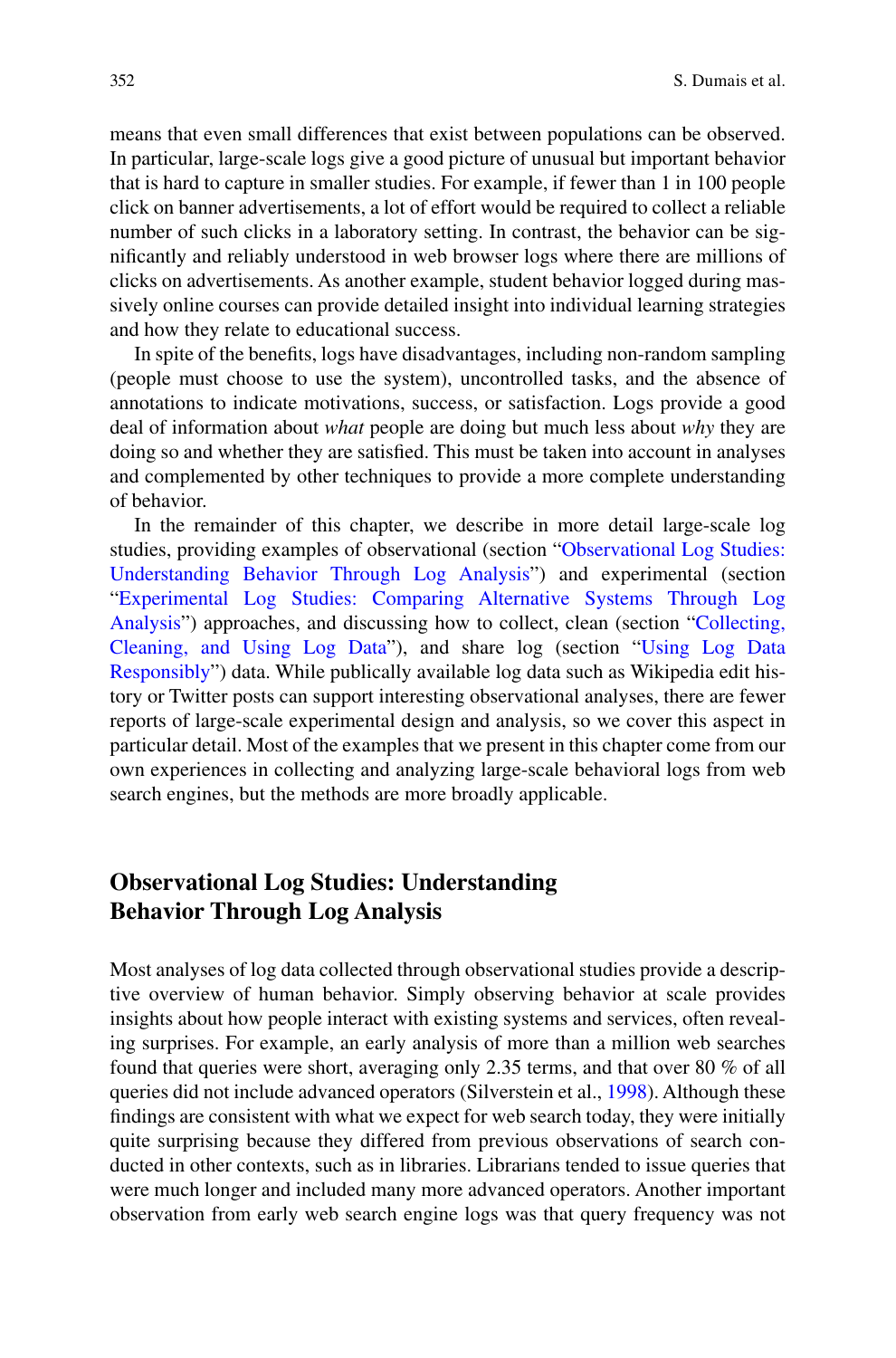uniform. Some queries were asked frequently (the 25 most common queries in the Silverstein et al. study accounted for 1.5 % of all queries), while others occurred very infrequently (64 % of the queries occurred only once). For additional results from observational studies of web search logs, we recommend (Jansen, 2006; Silverstein et al., 1998; Spink, Ozmutlu, Ozmutlu, & Jansen, [2002](#page-23-0)).

 When analyzing log data, researchers extract a variety of metrics. *Metrics* are measurable quantities that matter to the users or system stakeholders. Metrics can emerge directly from the data, such as, in the case of search, query length or frequency. However, other metrics can be computed that allow researchers to infer information that is not directly represented in the raw data. For example, researchers have developed behavioral proxies for search success based on clicking and dwelling behavior (Fox, Karnawat, Mydland, Dumais, & White, [2005 \)](#page-22-0). While inferences based on such analyses can be noisy and imperfect, the large scale of log data can overcome distortions due to randomness. Noise due to factors that are not systematically related to the phenomenon of interest tends to even out with a large number of observations.

 In order to place descriptive metrics in context, it is necessary to compare them to similar metrics for different contexts. For this reason, the process of learning about user behavior from log data typically involves partitioning the data into meaningful subsets, called *partitions* , and comparing across the different partitions. There are many different ways behavioral log data can be partitioned, including by language (Ghorab, Leveling, Zhou, Jones, & Wade, [2009](#page-22-0)), geography (Efthimiadis, 2008), device (Baeza-Yates, Dupret, & Velasco, [2007](#page-22-0) ), time (Beitzel, Jensen, Chowdhury, Grossman, & Frieder, 2004), and user (Kotov, Bennett, White, Dumais, & Teevan,  $2011$ ; Teevan et al.,  $2007$ ). Log data can also be partitioned by system variant, where behavior is observed under two different system conditions, such as when comparing two different user interfaces. How to successfully partition, collect, and analyze experimental data from system variants is discussed in section "Experimental Log [Studies: Comparing Alternative Systems Through Log Analysis .](#page-7-0)"

 Two common ways to partition log data are by time and by user. Partitioning *by time* is interesting because log data often contains significant temporal features, such as periodicities (including consistent daily, weekly, and yearly patterns) and spikes in behavior during important events. It is often possible to get an up-to-theminute picture of how people are behaving with a system from log data by comparing past and current behavior. For example, researchers can accurately predict the strength of seasonal flus based on search engine log data with a lag of only 1 day (Ginsberg, Mohebbi, Patel, Brammer, Smolinski, & Brilliant, [2009 \)](#page-22-0). In contrast, the Center for Disease Control and Prevention (CDC) typically reports such information with a 1–2 week lag. Care must be taken when partitioning log data by time because logs contain observations from many different time zones. This is discussed in greater detail in section "Collecting, Cleaning, and Using Log Data."

 It is also interesting to partition log data *by user characteristics* . For example, researchers have looked at how advanced search users compare with novices (White & Morris, [2007 \)](#page-23-0), and how domain experts use different vocabulary, resources, and strategies than people who do not know about a domain (White, Dumais, & Teevan, [2009 \)](#page-23-0). In addition to comparing across users, it is also possible to look for patterns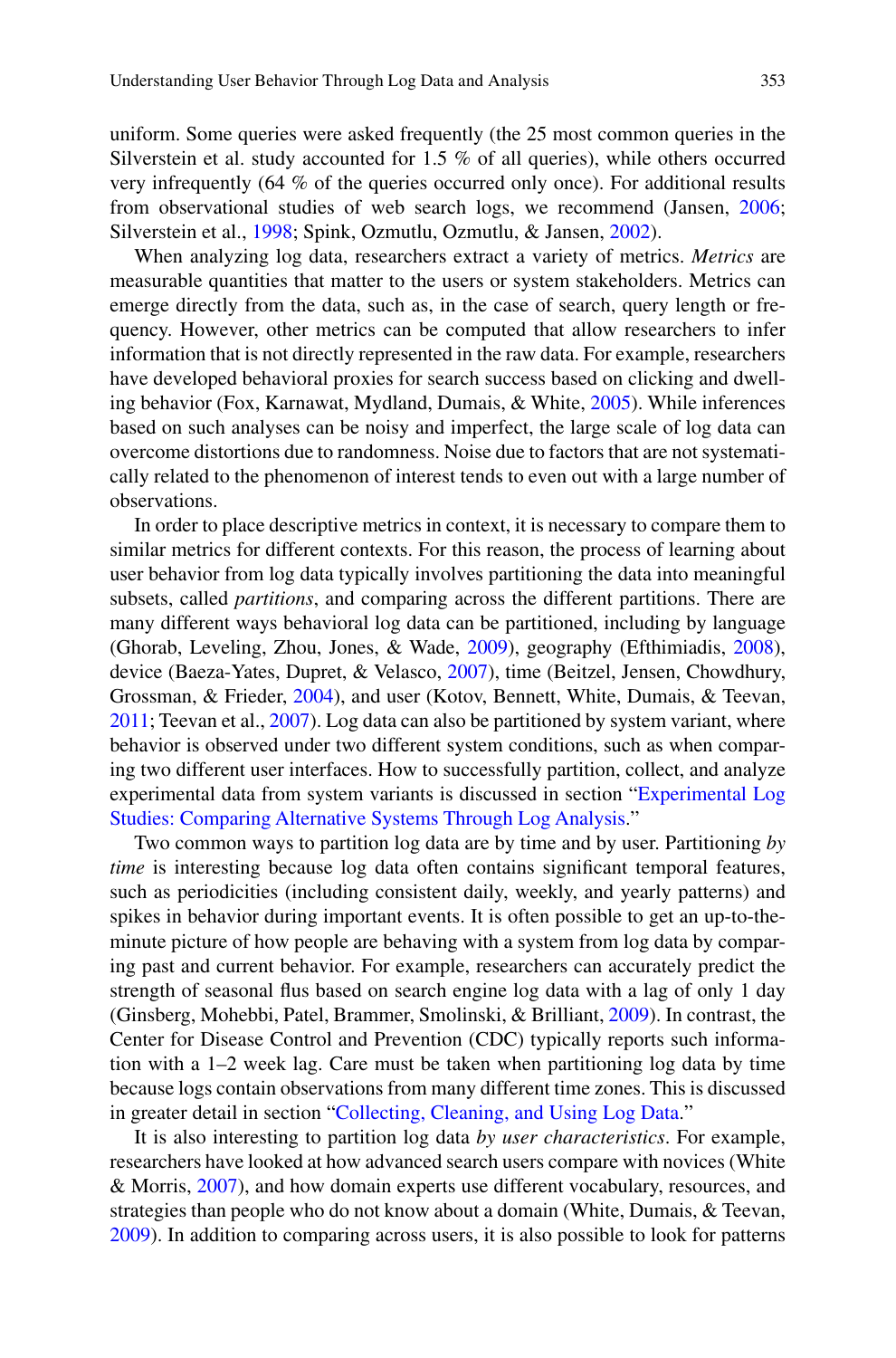of behavior within an individual. In this way, researchers have discovered that people often return to common topics when they search (Kotov et al., [2011](#page-23-0)) and even repeat the same query over and over again (Teevan et al.,  $2007$ ; Tyler & Teevan, [2010 \)](#page-23-0). One challenge with partitioning data by user is that it can be hard to accurately identify a user from log traces, and we discuss common ways this is done in section "Collecting, Cleaning, and Using Log Data."

 Ideally the log partitions will be similar in all aspects other than what is being studied, to control for other factors potentially influencing the observed differences. It is useful to run a sanity check across partitions to confirm that metrics that should be consistent actually are. For example, White et al. ( [2009 \)](#page-23-0) examined differences in search strategies and outcomes for domain experts as compared to novices. Within the domain of interest, experts used different vocabulary, visited different sites, used different strategies, and achieved higher success. But, outside their domain of expertise, there were no differences in search performance, indicating that differences were isolated to the variable of interest and not to more general differences between the groups.

 Although many useful things can be learned from observational log analysis, there are drawbacks to the approach. For one, rarely is there much information about the people who generate the data; not their age, gender, or even whether events observed at different times or on different machines are from the same person. Even less is known about user motivations. Logs cannot tell us people's intent, success, experience, attention, or beliefs about what is (or is not) happening. For example, when a person leaves a search page without clicking anything, it could be because they could not find what they were looking for, or it could be because the content presented on the result page was sufficient to satisfy their information need. As another example, click entropy, or the variation in what people click following a query, is often used as a proxy for how ambiguous a query is. However, while variation in clicks can arise due to variation in intent, it can also be caused by changing results or an ambiguous need that requires synthesis across multiple pages to meet (Teevan, Dumais, & Liebling, [2008](#page-23-0)). We also do not know when people are confused. For example, a person may inadvertently switch from general web search to image search, yet still believe they are searching the entire web when they issue a query.

 Additionally, when a system uses log data to drive its own performance, people may have ulterior (often adversarial) motives to create artificial traces. For example, if a search engine boosts results that are consistently clicked on for a query towards the top of the ranked list, then spammers may game the system by repeatedly clicking a result solely for the purpose of boosting its rank (Fetterly, Manasse, & Najork, [2004](#page-22-0)).

 One way to mitigate such limitations is by controlling for as many external factors as possible. In the case of query ambiguity, for example, appropriate metrics will consider not just click entropy but also the entropy of the results returned and the average number of clicks per user. This kind of deep analysis is best done by examining a sample of the user traces directly (often by a hand examination of a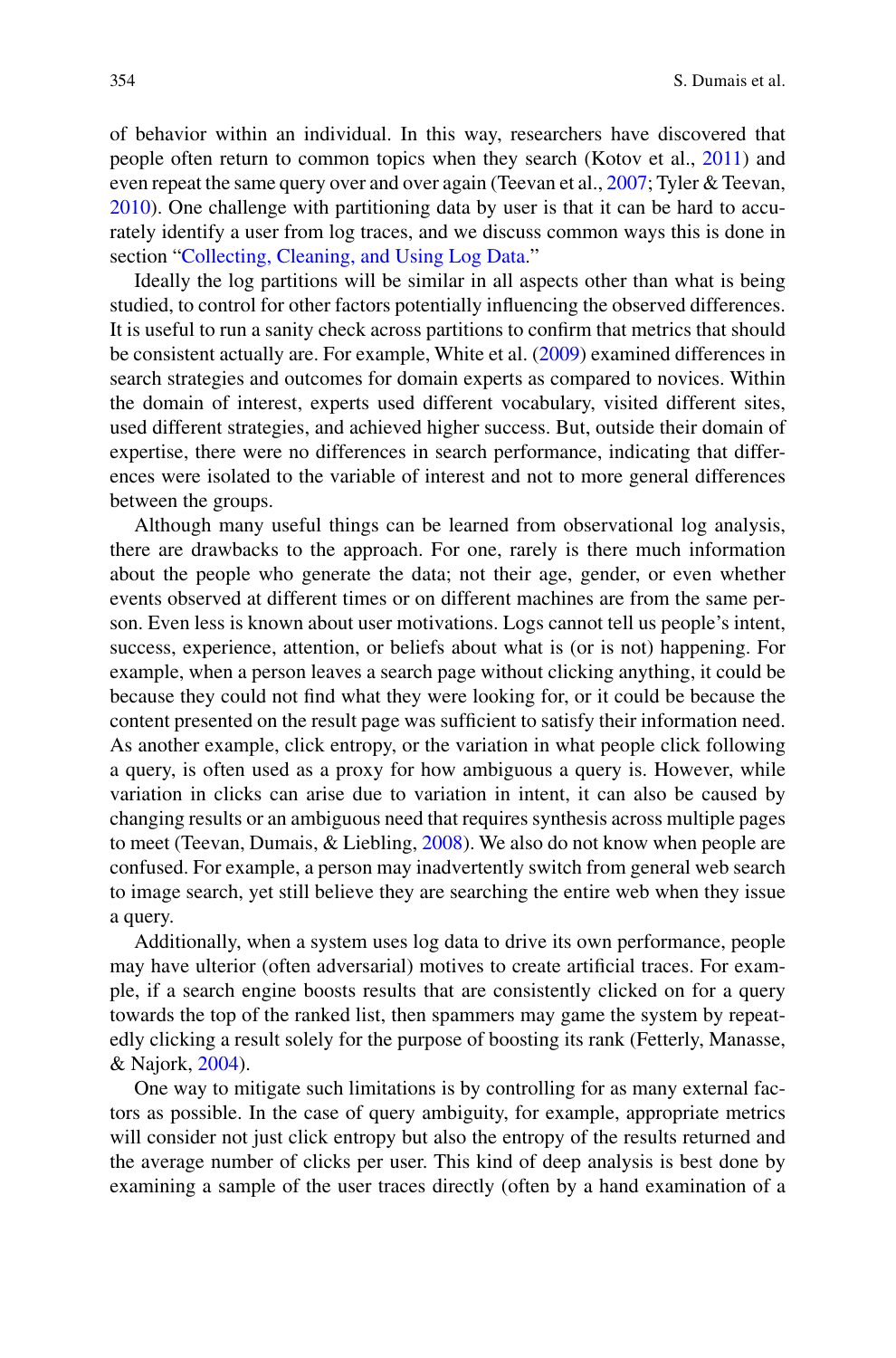representative sample) and not just computing metrics over them, so the researchers can be sure that important insights have not been lost in the averaging of millions of data points. We describe more about how to look at and clean data is discussed in section "Collecting, Cleaning, and Using Log Data."

 Another way to better understand what is going on within log data is to supplement the logs by capturing context that may not be directly represented. Capturing as much contextual data as possible up front, including the version of the system being interacted with and what users of the system actually see, can be critical to understanding log data or comparing data collected at different points in time. Additionally, log data can be enhanced with insight about what the user is doing via field trials or critical incident studies. For example, Broder  $(2002)$  conducted a critical incident study in which users were occasionally interrupted with a pop up window asking the motivation behind the query they had just issued. This led to the classification of queries as navigational (i.e., targeted at getting to a particular web page), informational (i.e., intended to find information that is present in one or more pages), or transactional (i.e., intended to perform a web-mediated activity).

 Even when the log data is very rich, researchers should not rely solely on logs to understand user behavior. Converging methods can help confirm and provide insight into what is learned from log data. Methods that complement log analysis include usability studies, eye tracking studies (see Eye Tracking in HCI: A Brief Introduction, this volume), field studies, diary studies, retrospective analysis (see Looking Back: Retrospective Study Methods for HCI, this volume), and surveys (see Survey Research in CHI, this volume). For example, Teevan and Hehmeyer (2013) analyzed the logs of a popular enterprise communication system that infers and projects availability state of users. They found that people were significantly more likely to answer the phone when their status indicated that they were busy, but were unable to tell from the logs why this was the case. By conducting a complementary survey study they discovered that busy people perceived incoming phone calls as particularly important because they knew the caller chose to call as opposed to email. The survey helped to explain the rich, real-world picture provided by the log files, and gave a view into communication behavior that would not have been possible otherwise.

 In addition to inspiring complementary studies and suggesting interesting areas for further research, the results of observational log studies make it possible to design computer systems that support people's actual behavior rather than their presumed behavior. For example, search engines were designed to cache search result pages because query log analysis revealed that only a handful of unique queries represent a significant portion of search engine traffic (Silverstein et al., 1998).

 Log data can also be used to test hypotheses that researchers develop about user behavior. Lau and Horvitz [\( 1999 \)](#page-23-0) used log data to learn a probabilistic model of how users refine their queries over the course of a session, and then evaluated how well they could predict the next action in a sequence using log data. Likewise, Kotov et al. (2011) used log data to learn a predictive model of whether web searchers were likely to return to their current search task sometime in the future. To avoid over-fitting, models should be learned from a subset of log data and evaluated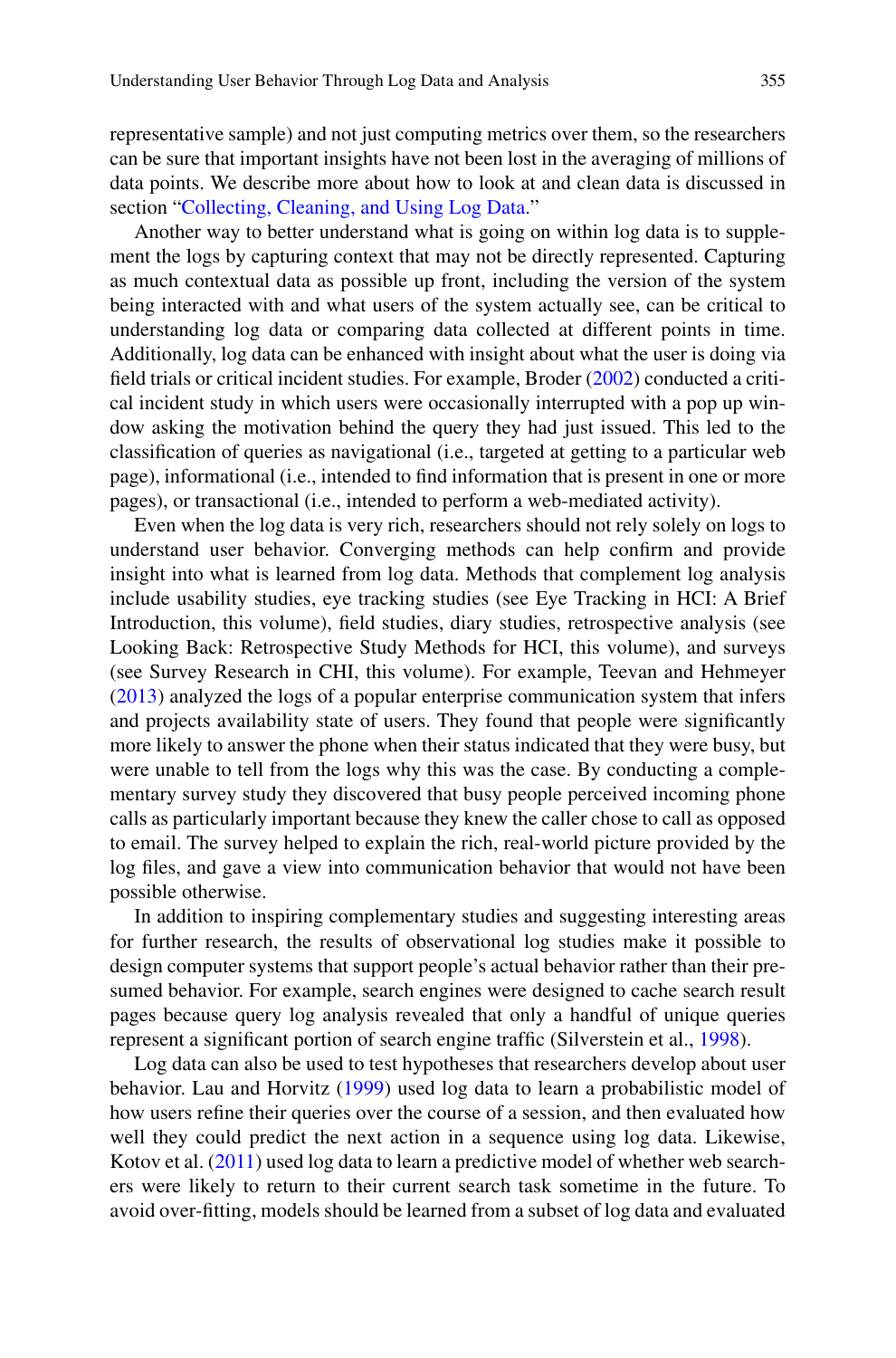<span id="page-7-0"></span>on data that is similar in characteristic to (but not the same as) the data used to construct the model.

 All of the studies described above rely on logs recorded from existing systems. As such, the findings are limited to understanding existing interactions. It is impossible to learn from observational log analysis how people might interact with a different system. For example, people may want to use facets to navigate web search results, filtering results by how recent the content is or the quality of the web site. But search logs cannot reveal this because people do not currently have the option to use facets. Similarly, people might want to search for old posts on Twitter, but this behavior is rarely observed (Teevan, Ramage, & Morris, [2011](#page-23-0)). This could be because old posts are not interesting, or it could be an artifact of the fact that the Twitter search interfaces currently only returns the most recent tweets. Observational log analysis can only reveal what people do with the tools they have. A richer way to test hypotheses that allows researchers to explore new interaction paradigms is to vary the system users interact with in an experimental framework, and compare how the logged behavior differs across system variants. This is discussed in detail in the next section.

# **Experimental Log Studies: Comparing Alternative Systems Through Log Analysis**

 To understand how people react to different user experiences, a typical approach is to run an in situ experiment designed to compare behavior across different system variants. Web experiments are commonly used to understand and improve a variety of services (Kohavi, Longbotham, Sommerfield, & Henne, [2009](#page-22-0); Tang, Agarwal, O'Brien, & Meyer, [2010](#page-23-0)) and may be colloquially called *A/B tests* (meaning comparing system A with system B) or *bucket tests* (because users are "bucketed" into different user experiences, from the term "hash bucket").

 Log-based experiments are often the only way to evaluate small changes to a system (e.g., a change in font; a change in the text label on a button or in a status message) and can also be useful to evaluate larger changes (e.g., complete redesign of a site's page layout or a change in the workflow to complete a task). The nature of an experiment and its analysis differ as a function of the change being studied. Large changes tend to produce noisier data and thus require more data points to get a statistically reliable signal. For small changes, the analyst will usually be able to identify a small number of metrics that should improve for the design change to be considered a success. In the case of a major change, the analyst may have metrics specific to the goals of the particular experiment (e.g., how many people completed the task flow; how much time people spent on the newly redesigned site), but may also need to look at a broad suite of metrics, particularly since a priori hypotheses about how behavior will change are harder to arrive at. Even if tools that automatically compute typically useful metrics are available [e.g., Google Analytics (Google,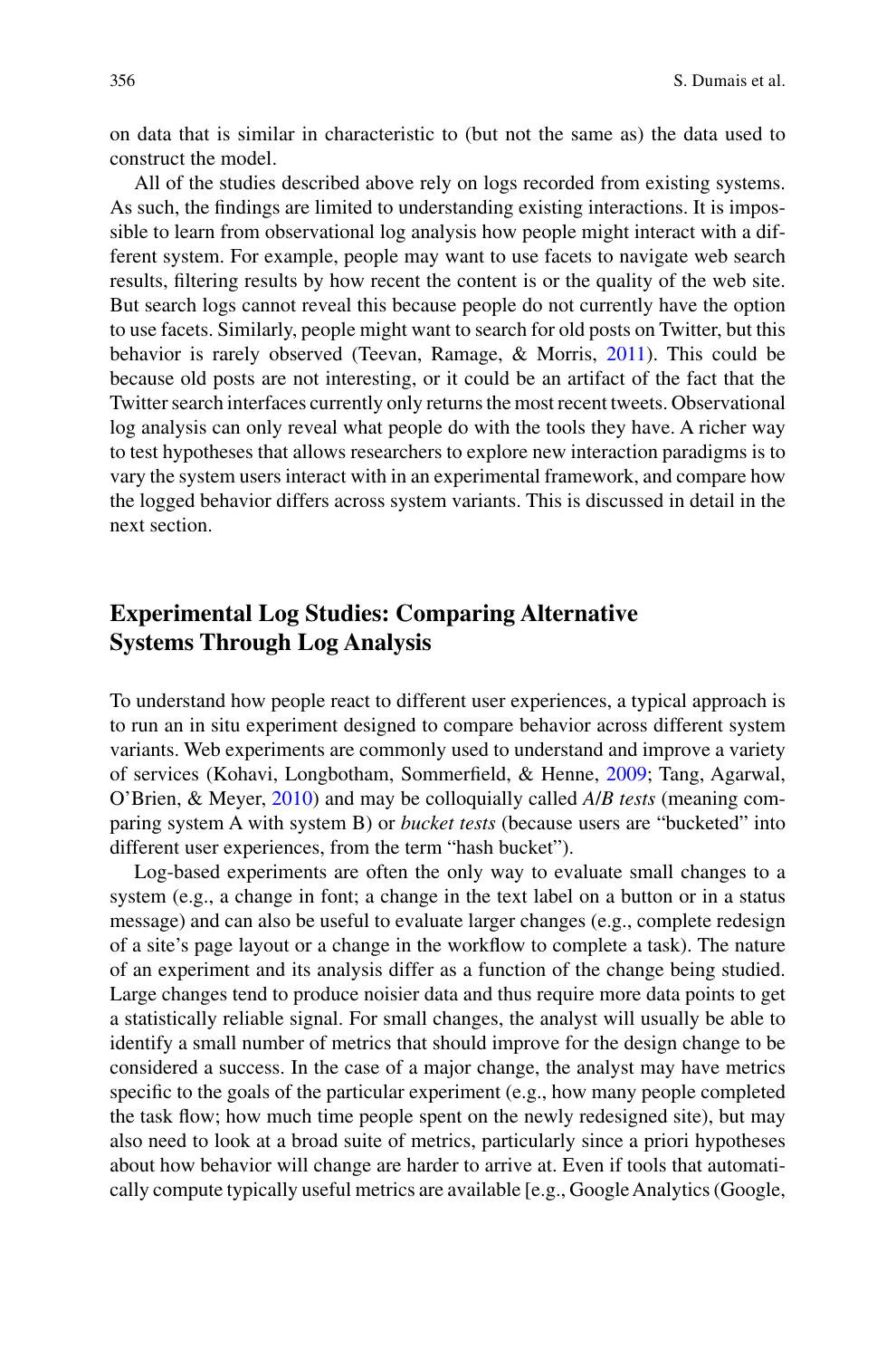<span id="page-8-0"></span>[2012 \)](#page-22-0)], the researcher may need to conduct a custom analysis for a large change. If the goal of a redesign is to move clicks from one category of UI element to a different one (e.g., changing from clicks on elements that move one forward to clicks on elements that invite deeper exploration), then a custom analysis that looks at exactly those clicks will be needed.

 Sometimes it feels that doing a formal experiment to compare two approaches is unnecessary because the answer is obvious (typically that the new design is "better"). Experience says otherwise: those of us accustomed to doing log analysis have many times seen the outcome of an experiment differ from the supposedly obvious answer. For example, changing a text button's font to make it more visible and more likely to be clicked may backfire if instead it makes the button seem not to be a clickable object. Moreover, even when the intended outcome does occur, there can be unanticipated side effects. For example, people may use additional information available in one of the conditions, such as automatic spell correction in search, but are slowed down because they feel compelled to click through to the results for their misspelled query. Side effects are typically not easily predicted, but may be important enough to overpower the positive aspects of a change. Without an experiment and examination of a broad set of metrics, a team may not discover tradeoffs inherent in a proposed change.

The basics of log data collection are covered in section "Data Collection." We next cover how to design an experiment that will give valid results (meaning if it were repeated by a different set of experimenters, similar results would be expected) and the basics and common pitfalls of analyzing experiments.

# *Defi nitions*

 In order to talk about experiments we need to have a common language. Here are a few important definitions that are important in understanding server-based web experiments:

- *Request* : A user action or user request for information. For web applications, a new web page (or change in the current page) is requested via a set of parameters (this might be a query, a submit button at the end of a form, etc.). The result of the request is typically the unit of analysis that the researcher is interested in (e.g., a query, an email message displayed, a program being debugged).
- *Cookies*: A way of identifying a specific session in a browser. We typically equate a cookie with a user, but this is an important source of bias in log studies as described in more detail in section "Collecting, Cleaning, and Using Log Data."
- *Diversion*: How traffic is selected to be in a particular experimental condition. It might be random at the request level; it might be by user id, by cookie, or as a hybrid approach, by cookie-day (all requests from a given cookie are either in or out of the experiment each day). Typically experiments for user experience changes are user-id or cookie based.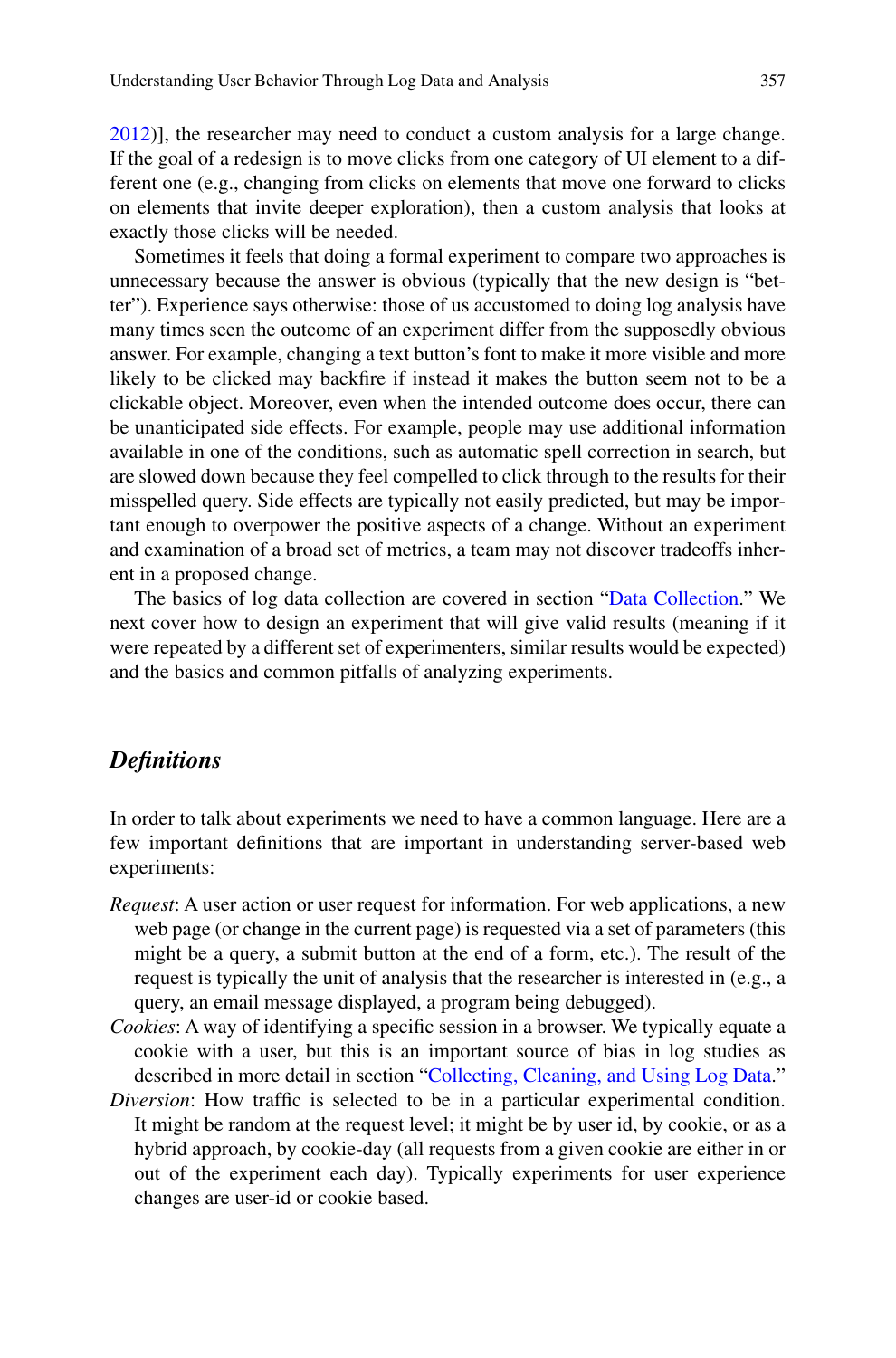*Triggering*: Even if a request or cookie is in the experiment, the experimental change may not occur for all requests. For example, if the change is to show the current weather at the user's location on weather-related queries, this will only trigger on the small fraction of queries that are weather related; all conditions in the experiment will provide identical experiences for other queries. On the other hand, for an experiment that changes the size of the logo shown in the upper left of all pages, all requests diverted into non-control conditions will trigger the change.

# *Experiment Design*

 A web-based experimental condition diverts some subset of the incoming requests to an alternate processing path and potentially changes what is shown to the user. A control condition diverts some subset of incoming requests, but does not change what is shown to the user. For example, in an experiment that explores the effect of the size of the logo in the upper left corner of the page, the control would leave the logo unchanged, one experimental condition would increase the size of the logo, and another condition would decrease the size of the logo.

 The design of an experiment begins with a set of questions to be answered. In HCI experiments, the question will be a variant of, "Will this user experience be better for users (in some way that needs to be defined and quantified) than another experience (which might be the existing experience)?" "Better" may be defined, for example, as getting results faster, or it may be defined as being more fun, resulting in people spending more time on the site. A log experiment only makes sense with specific, concrete research questions. For a small change, this is likely to be easy; for example, if a UI manipulation changes the font of the text on the page, the associated hypotheses will most likely have to do with engagement with the page. But with a larger change, such as changing the location and wording of links on the homepage of a site, it is harder to attribute changes in behavior to specific changes made. For example, one result of the page layout change might be that more people click on the "Contact Us" link. First, are more clicks on "Contact Us" good? Second, if the primary metrics for this experiment are site-wide—e.g., how much time do people spend on the site? Do they end up engaging with the site in a way that represents the core purpose of the site?—how does the improved access to the Contact Us page contribute to that metric, and is it a positive or negative contribution?

 Questions such as these still needs to be turned into testable hypotheses about the qualitative and quantitative behavioral changes expected. For example, the experimenter may hypothesize that the condition with a large red button reading "sign up" will result in significantly more signups. There may be several testable hypotheses that relate to different metrics. Alternatively, if the goal is to explore a space of design choices (e.g., whether a button 1, 2, or 3 in. tall results in the most signups), there may not be specific predictions beyond the expectation that behavior will differ across the conditions.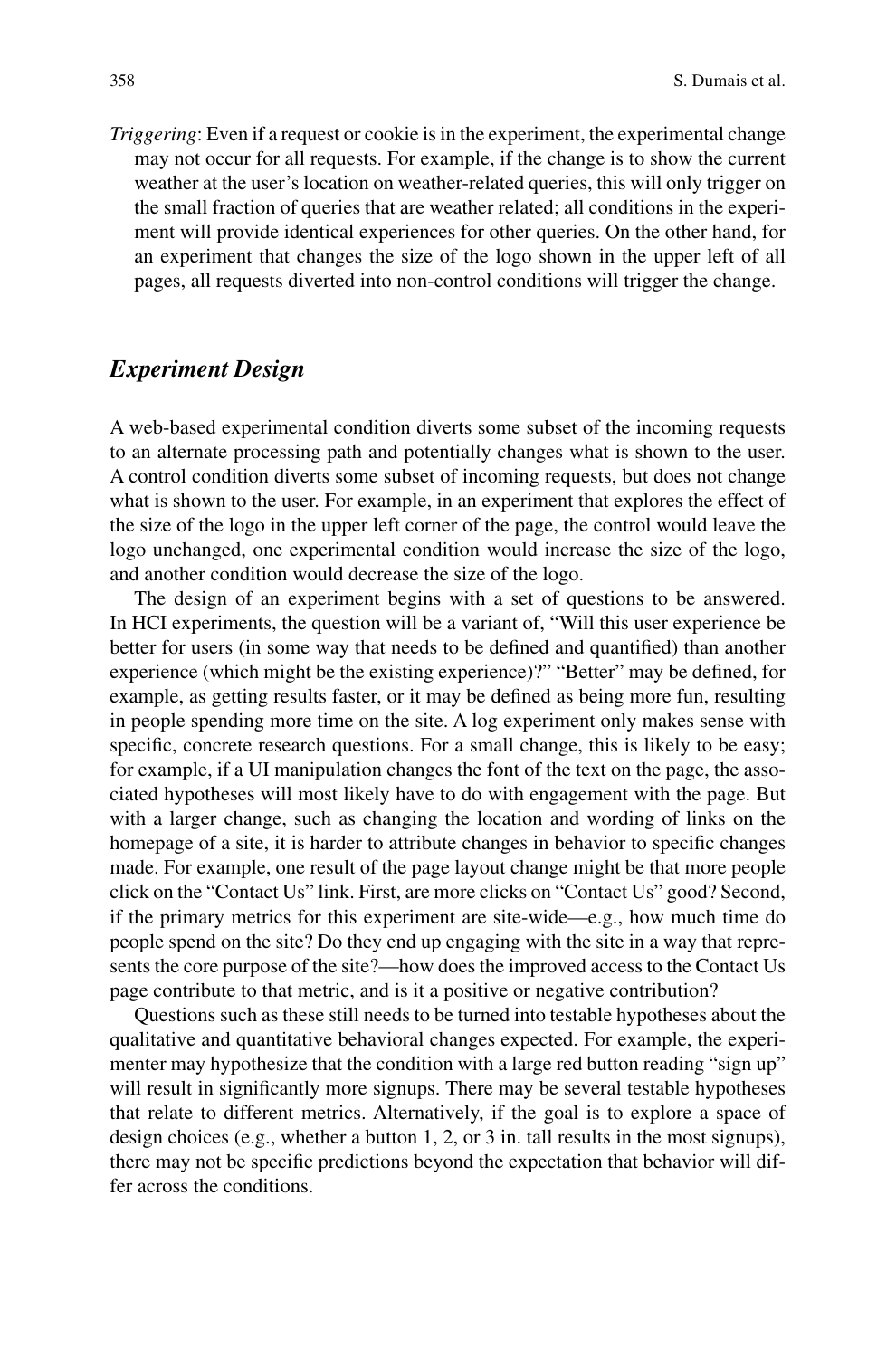Testable hypotheses will lead to a set of conditions to test. A condition may or may not be "user visible" (one might experiment with different delays in delivering the page, which changes the user experience but not in a visible way), or even "user noticed" (a change in the order of search results on a page will not be noticed unless a user can see results from more than one condition in the experiment).

 A special condition is one designated as the *control* . The control is the "baseline" user experience to which the "new, improved" experience is being compared. Typical controls in web experiments include the existing treatment of a feature, or to not show a feature shown in another condition. If there are two novel treatments, neither can be considered the control—there needs to be a third condition to serve as the control. In some experiments, there may be multiple controls.

 In an ideal world one would test a set of parameters (the simplest case being one two-level parameter: feature X is "on" or "off") and all the factorial combinations of them. In practice, only a subset of the possible combinations is tested. This may be:

- *A practical constraint* : if the parameters are the background color of the page and the text color, setting both to the same value produces an unreadable page,
- *A logical constraint* : neither a large nor a small image makes sense for the condition where no image is shown, or
- *A resource constraint*: there may not be enough traffic to make statistically meaningful comparisons among a large number of different conditions unless the experiment is run for an unrealistically long time.

 Because of this log experiments are seldom factorial experiments and are typically analyzed as a set of pairwise comparisons with the appropriate control.

 We have covered the aspects of experimental design that are determined by the study's research questions; next we discuss aspects that influence the analysis phase or have pragmatic significance.

# *Making Conditions Comparable*

 A good deal of experiment analysis depends on having a control condition that is directly comparable to the experimental conditions. However, this is often more complex than imagined. There are a variety of ways that comparisons between conditions go wrong.

 It is important to run all conditions in the experiment concurrently, if possible. It may be tempting to run the control and the experimental conditions at different times, because the traffic to the site being experimented on is low, and it is less work to change the user experience for the entire site than it is to randomly divert traffic to several different versions of the site. However, all sorts of things can happen that make those time periods different: a major event that relates to the site (e.g., a sports event for a sport related site); a significant shopping period, like Valentine's Day; a situation that causes people to be on-line more (or less). If the site attracts visitors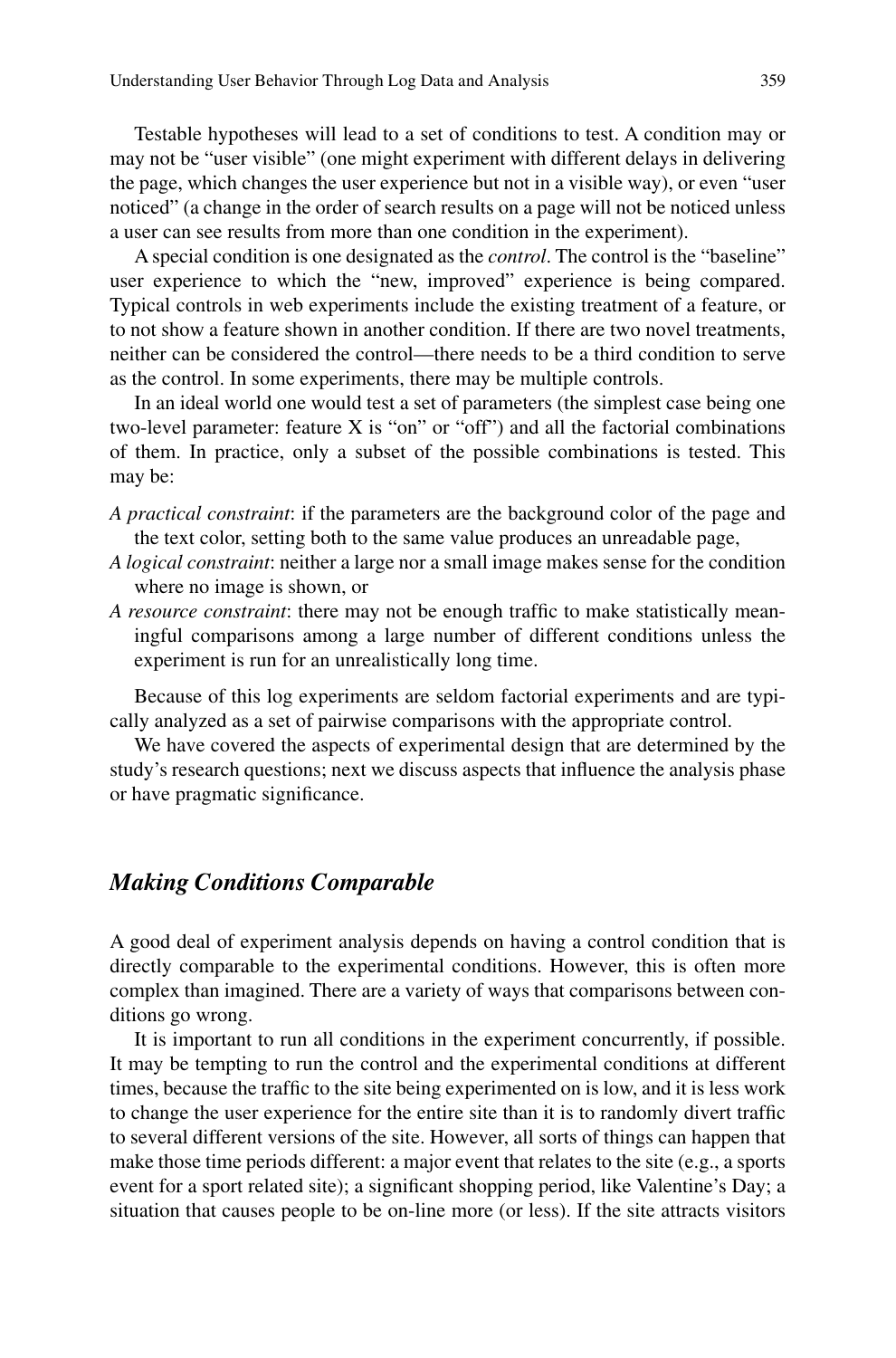from many different countries, the experimenter may not even be aware of all the relevant holidays or important news events.

 Users should be assigned to conditions by some random process, not by, for example, an opt-in process. Opt-in can be useful for getting feedback on how well a particular user experience works, but this approach does not constitute a valid experiment. Participants in the experimental condition will be people who are early adopters, interested in technology, and perhaps need the feature being provided. The control will be full of people who do not like change, could care less about the latest technology and might find the new feature gets in the way of what they want to get done. These two groups will likely behave differently even with identical user interfaces, and we cannot accurately attribute the differences we see to the new user experience. In addition, the experiment is only measuring the reactions of a fraction of the intended population.

 There are, of course, many other ways the various conditions may differ subtly. All conditions should be diverting on people from the same countries, speaking the same language, on the same types of devices (e.g., tablets are different from desktops). Similarly, all requests need to be assigned to conditions by the same method: request (every incoming request is randomly and independently assigned to a condition), cookie (all requests from a single cookie are in a particular condition throughout the entire experiment), or cookie-day (within a day, requests from a cookie are in a specific condition, but each day which condition the cookie is in is randomly selected). The decision about which method to use for assignment is a tradeoff among the need for consistency in user experience, possible changes due to learning, and independence of observations (e.g., those based on cookies or cookie-day assignments are not independent).

 The idea of *counterfactuals* is important in designing and analyzing log experiments. Often the experimental change in user experience does not occur for every request. As described earlier, if the feature is to show the current weather whenever the user searches for "weather," people in the experimental condition will only see the weather information for a small fraction of searches. The counterfactuals are the requests where the person *would* have seen weather information if they had been in the experimental condition, but did not, because they were in the control. Thus it is very important to mark the counterfactual events in the control logs. This enables the analyst to easily identify the comparable subset of requests. Otherwise, any effects on the small subset of searches which change will be diluted in the larger body of unchanged behavior.

# *Experiment Sizing*

 Experiment sizing is about determining the power the experiment requires in order to detect differences of interest (Huck, [2011](#page-22-0)). A power calculation (Wikipedia: [Power](#page-23-0)) is the number of observations needed to see a statistically reliable difference, assuming one exists. This determines the minimum number of data points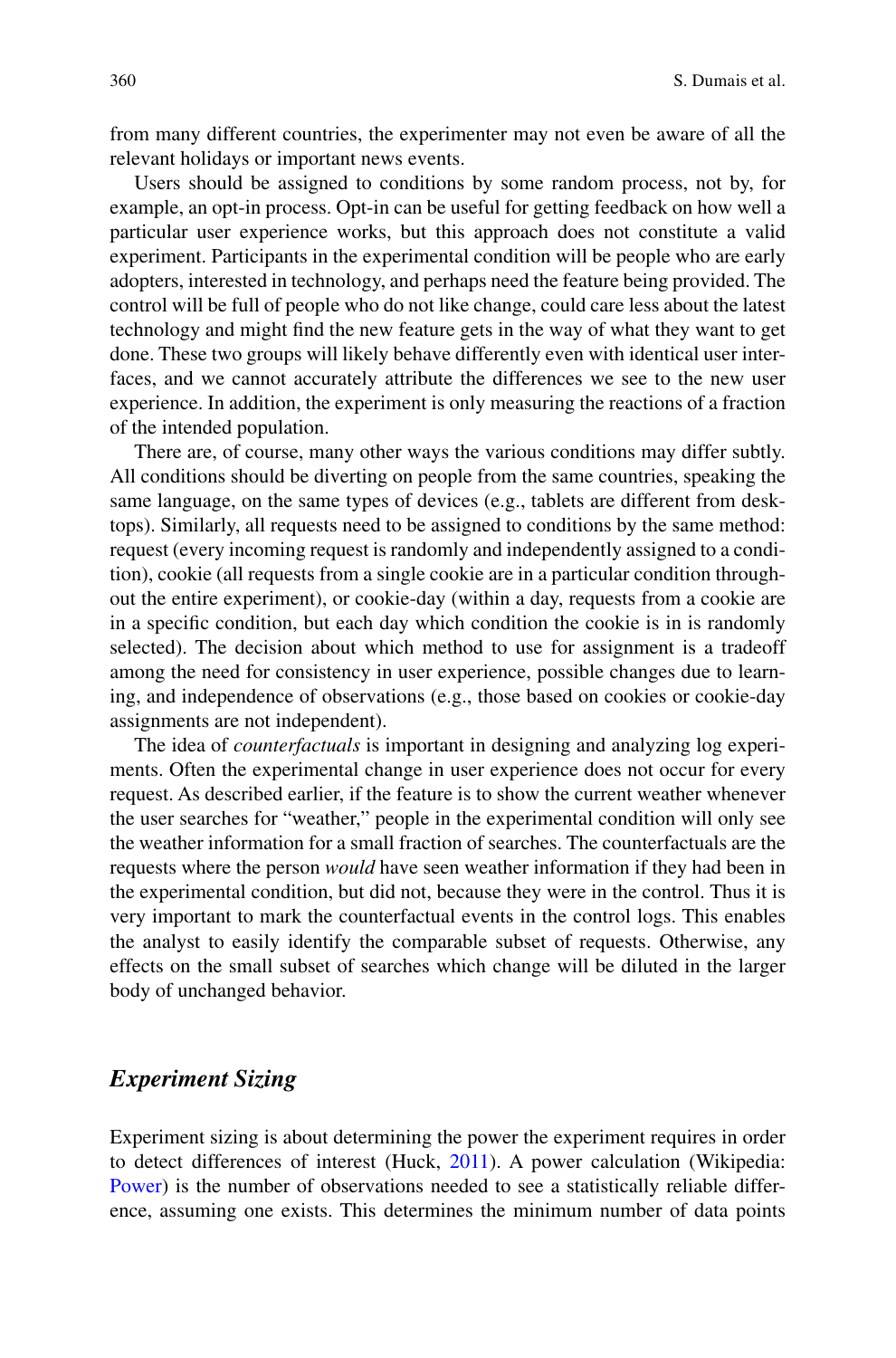needed in each condition of the experiment. One reason experimenters want to control for size is that log experiments are typically run with real-world customers and carry the risk of a negative user experience, so efficiently discovering whether the experience is positive or negative is important.

 When sizing log experiments it is important to recognize that the kinds of changes we typically want to measure (e.g., a 5 % increase in the number of visitors who book a hotel room, a 3  $\%$  increase in the number of visitors who sign up for the newsletter or sign the petition) require large numbers of observations. This is in part because the changes are often small. But the larger issue is that log data is extremely noisy. It is an amalgam of people doing what appear to be the "same" actions, but with very different tasks and intents behind them. And in many cases, they come from multiple countries, with different languages, different cultural assumptions, etc. Thus, we often need tens of thousands of observations or more to get significant results, sometimes a lot more.

 Given the need for very large numbers of observations to get statistically reliable results, it can be frustrating to run an experiment and discover that while the control and experiment conditions differ by an amount that would be considered practically meaningful, those differences are not statistically meaningful.

 To estimate the number of observations needed to detect differences that are "interesting," the analyst needs to determine:

- The metric(s) of interest,
- For each metric, the minimum effect size change that the experiment should be able to detect statistically, e.g., a 2 % change in click-through rate,
- For each metric, the standard error.

Each of these is explained further below.

 Deciding what effect size matters can be a challenge until an analyst or group has carried out enough experiments to know what level of change is practically important. But a larger problem is how to estimate the standard error, especially for metrics that are a ratio of two quantities (e.g., CTR (click-through-rate)—the number of clicks/number of queries). The most common problem arises when the unit of analysis is different than the experimental unit. For example, for CTR, the unit of analysis is a query, but for cookie-based experiments (as most user experience experiments will be), the experimental unit is a cookie (a sequence of queries) and we cannot assume that queries from the same cookie are independent. There are a variety of ways to calculate the standard error when the observations are not independent two common ones are the delta method (Wikipedia: Delta method) and using "uni-formity trials" (Tang et al., [2010](#page-23-0)).

Sizing is also impacted by the triggering rate, i.e., the fraction of the traffic that the experimental change actually impacts (see definition in section "Definitions"). If a particular experimental change impacts only  $5\%$  of the traffic, then it will take [2](#page-13-0)0 times as long to see an effect than if the change happens on all the traffic. Table 2 shows the effect that different triggering rates have on the number of observations (queries) needed to see an effect. Column 5 shows that more queries are required for lower triggering rates, and Column 7 shows that if counterfactuals are not logged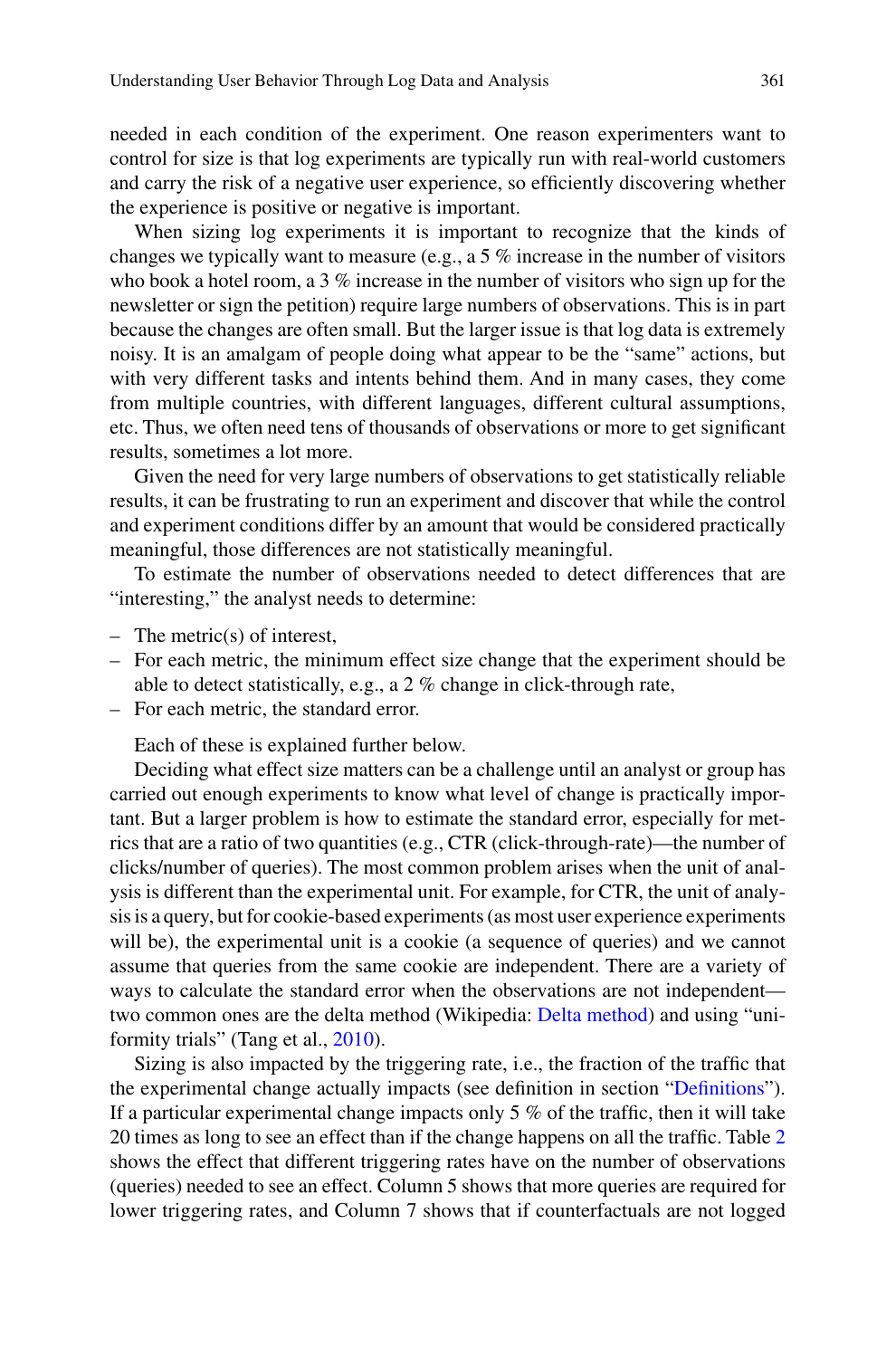|                  | Effect         |         |           |                       | Queries needed                                                |
|------------------|----------------|---------|-----------|-----------------------|---------------------------------------------------------------|
|                  | size on        | Needed  | in expt.  | counterfactuals       | in expt. (no                                                  |
| standard Trigger | affected       | queries |           | (measured on all      | counterfactuals                                               |
| rate $(\%)$      | traffic $(\%)$ |         | logged)   | traffic)              | logged)                                                       |
|                  | 10             | 52,500  | 5,250,000 | $0.1\%$ (10 % * 1 %)  | 525,000,000                                                   |
| 5                | 10             | 52,500  | 1,050,000 | $0.5\%$ (10 % * 5 %)  | 21,000,000                                                    |
| 20               | 10             | 52,500  | 262,500   | $2\%$ (10 % * 20 %)   | 1,312,500                                                     |
| 50               | 10             | 52,500  | 105,000   | $5\%$ (10 % $*$ 50 %) | 210,000                                                       |
|                  |                |         |           | (affected)            | Queries needed Effect size if no<br><i>(counterfactuals</i> ) |

<span id="page-13-0"></span> **Table 2** The number of observations needed to achieve a given standard error as a function of the triggering rate (the fraction of traffic the experimental change impacts) and the effect size (the size of a change that would be meaningful in the experiment)

The required number of observations grows inversely with triggering rate and effect size

even more queries are required since experimental differences are diluted by all the observations that are the same across conditions. In practice, it helps to have some historical information to make an educated guess about what the triggered fraction will be in calculating the number of (diverted) observations needed for the given power level.

# *Interpreting Results*

 Once the experiment has been designed, users have been exposed to the experimental variants, and information has been logged about their behavior, the researcher needs to perform the analyses that will answer the original experimental questions.

*Sanity Checks*: The analyst's first task is to make sure that the data makes sense. An initial step is to calculate means, standard deviations, and confidence intervals for the metrics of interest. This may be done via a dashboard, such as in Google Analytics, via a script written in a general purpose language such as Python, or in a special purpose language specifically optimized for log analysis [e.g., map-reduce languages, such as Hadoop (Wikipedia: [Hadoop](#page-23-0) )]. It is particularly important to look at overall traffic in all the conditions, which should be the same with random assignment. If there are differences in overall traffic across conditions, be sure to rule out the many artifacts (including bugs in logging) before assuming that an observed difference is a real effect. It is also important to break down the data in as many ways as possible—by browser, by country, etc. It may be that some differences are actually caused by a small subset of the population instead of the experimental manipulation.

*Interpreting the metrics*: In log analyses, it is standard practice to use confidence intervals (Huck,  $2011$ ) rather than analysis of variance significance testing, because the conditions are not organized into a factorial design with interaction terms, and because a confidence interval gives useful information about the size of the effect and its practical significance that is not as easily visible in a significance table.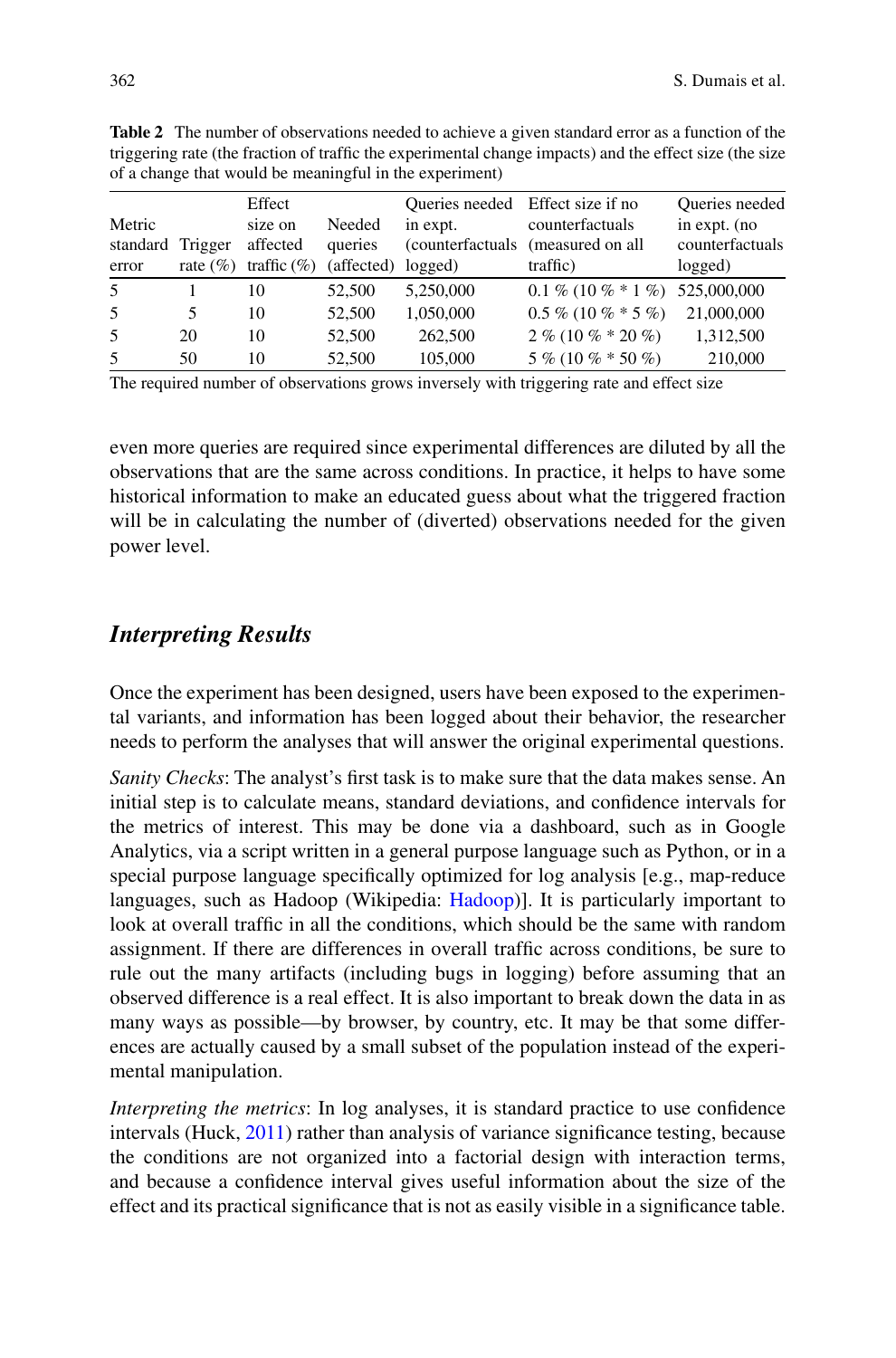It is conventional to use a 95  $%$  confidence interval in comparing each of the experimental conditions to the control.

 As described earlier, it is common to consider many different metrics, e.g., clickthrough rate (on results, ads, whole page), time to first click, and time on page. Given a large number of metrics, some of those supposedly significant differences are spurious (about 1 in 20, to be precise). How does one decide which to trust? Look for converging evidence; are there other metrics that ought to increase/ decrease when this one does, and do they move in the appropriate direction? Might a logging error account for the effect? Is this a difference seen before in other experiments? How this is done depends on the domain and on previous experience—for example, in search, clicks per ad-shown and clicks per page are very likely to be correlated, but these click metrics are unlikely to be correlated with conversions (when someone purchased something on a page that they got to from an ad). Recognizing which changes may be artifactual comes from experience, and is somewhat of an art. It is most important to have converging evidence for the metrics that will directly impact decision-making. An important source of artifacts to be aware of are those that lead to Simpson's Paradox, which arises when ratios that have different denominators are compared (Wikipedia: [Simpson's Paradox](#page-23-0)). These situations are very common in log experiments, and all experimenters should be aware of them, how to identify them, and how they change the analysis.

Now that the believable significant metrics have been identified, what is the broader interpretation of the results? Generally, there will be agreement of whether a metric's "good" direction is an increase (number of clicks) or a decrease (latency, time to click). Most likely some metrics will move in the "good" direction and some in the "bad" direction. If this is not a logging error, it is a tradeoff. People may be clicking more (because the experimental UI gives them more things to click on), but it takes them longer (because there are more things to decide among). Is the net effect positive or negative? This is always a judgment call, but a broad set of metrics may lead to a more holistic answer. For example, look for a measure of the total interaction with the site, rather than just the clicks on an individual UI element. Otherwise, go back to the original goals of the study. If the goal is to get people to the best possible information/outcome, then what they click on matters most. If the goal is to get them there quickly, then latency matters (possibly at the cost of more clicks). If the goal is to maximize the number of people who find useful information (or sign up or are able to send a message), then the fraction of people who click through to an "end result" page is the most critical measure. Sometimes it is not possible to make a single statement about what constitutes "good," there are a classic set of tradeoffs to make among speed, efficiency, usability, and design consistency. It is the analyst's job to decide and justify the decision to stakeholders (or conference paper reviewers).

*Practical Significance*: While we have been emphasizing the importance of statistical significance, it is also important to take practical significance into account. The experiment may show a statistically reliable difference when, say, the number of "undo" commands goes from  $0.1$  to  $0.12$ %, but that small a number might not have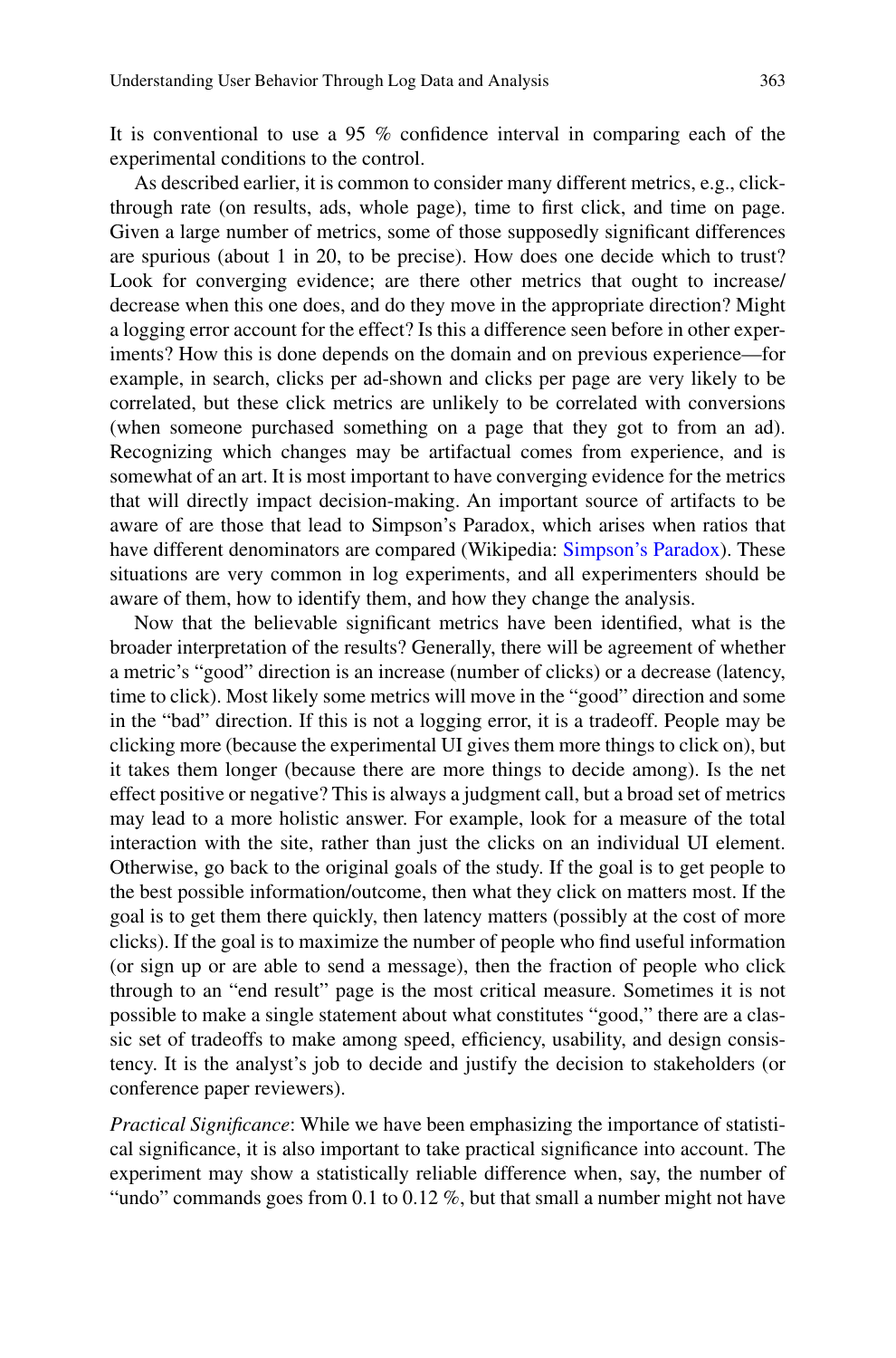<span id="page-15-0"></span>any practical significance (it, of course, depends on the application and what people use undo for). Do not get so blinded by the statistics (which are easy to compute) that the practical importance (which can be harder to determine) gets lost from the discussion.

 Whenever possible, it is useful to have an understanding of the range of values the metrics being used take in a steady state—this is obviously not possible when just starting out with a product or prototype that has not previously been exposed to users. But knowing what typical values are and how hard it is to move those values (based on previous experiments) will help assess meaningful changes in the metrics.

 So far in this chapter we have taken the existence of logs for granted. In the next two sections we consider how to collect log data, focusing on three important practical challenges: data collection, data cleaning, and using data responsibly.

#### **Collecting, Cleaning, and Using Log Data**

 A typical log for a web service requires infrastructure that creates data (at the server end) about users' interactions with the service, recording all relevant information needed for later analysis. If the infrastructure also supports experiments, it must enable different users, chosen according to some appropriately random scheme, to be shown pages associated with different conditions in the experiment.

This recording infrastructure might be web server logs (Ogbuji, [2009](#page-23-0)) or logs created by special analytics packages such as Google Analytics (Google, 2012). There will be ways to configure the log-recording program to record parameters specific to the experiment or the activities the researcher is interested in  $(Brown, 2012)$ .

 Logs can also be created with code at the client end, but this requires users to download some sort of logging program and for that program to send data back to the server (Capra,  $2011$ ; Fox et al.,  $2005$ ). Both client and server logging are lossy, but each type tends to lose different kinds of data: the server may not receive full information about aborted or timed-out operations; the client will not be aware of data that is not reported to the application that contains the logging code. Both the kind of data loss that is acceptable and the challenges of users needing to install a software plugin are important considerations for deciding between server- and client-side logging.

# *Data Collection*

 Consider a simple example of how to understand the success and strategies of searchers using a web search engine. At a minimum, a useful log would capture what queries people issue, which (if any) search results they click, and a timestamp for each of these actions. An ideal log would additionally allow the experimenter to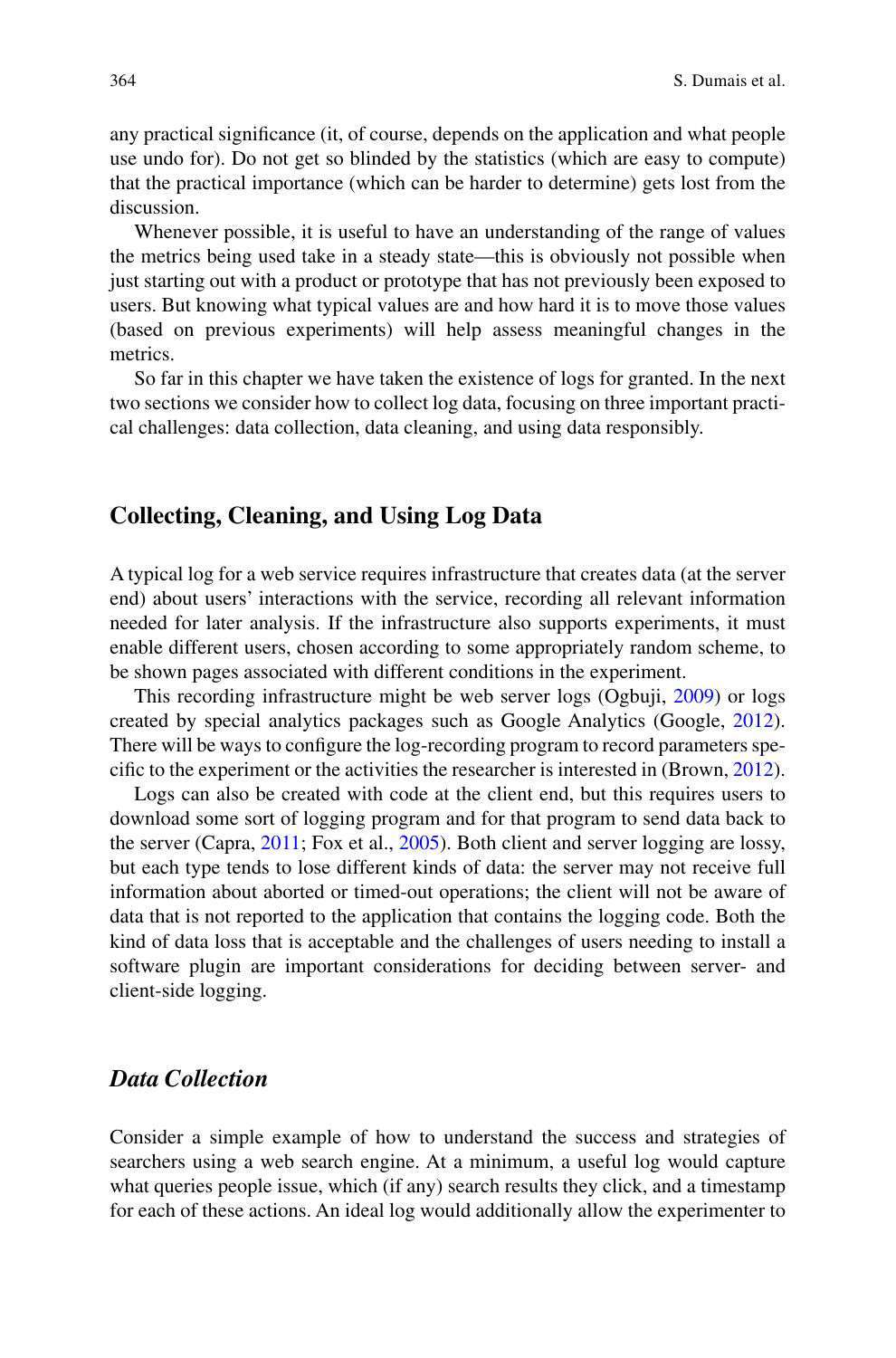reconstruct exactly what the user saw at the moment of behavior. But at a minimum, a web service should log:

- The time an event happened,
- The user session it was part of (often via a cookie),
- The experiment condition, if any,
- The event type and any associated parameters (e.g., on login page, user selected "create new account").

 Logging a simple query is straightforward. But practitioners need to understand the different challenges that need to be addressed when collecting data for deeper analysis.

Recording accurate and consistent time is often a challenge. Web log files record many different timestamps during a search interaction: the time the query was sent from the client, the time it was received by the server, the time results were returned from the server, and the time results were received on the client. Server data is more robust but includes unknown network latencies. In both cases the researcher needs to normalize times and synchronize times across multiple machines. It is common to divide the log data up into "days," but what counts as a day? Is it all the data from midnight to midnight at some common time reference point or is it all the data from midnight to midnight in the user's local time zone? Is it important to know if people behave differently in the morning than in the evening? Then local time is important. Is it important to know everything that is happening at a given time? Then all the records should be converted to a common time zone.

 The language of the interaction is often an important variable in studying behavior from people in multiple countries. If grouping by language is necessary to analyze the data, one has to determine what does "language" mean? Be careful not to confuse the user's country with their language, or the language the UI is presented in with the language of the words people type in their interactions or queries. They will often differ, especially if the experiment runs in countries where people speak multiple languages. Depending on the question of interest, it may be appropriate to partition by the language of the query or UI.

 UserIDs are another challenge for identifying distinct users accurately. HTTP cookies, IP addresses, and temporary IDs are broadly applicable and easy to use, but there is a great deal of churn in such IDs (Jupiter Research Corporation, 2005). Further, cookies and temporary IDs are not uniquely associated with individuals several people can use the same browser instance, and the same person may use multiple devices. A closer correspondence between IDs and individuals can be achieved via logins or client code, but this requires that people sign in or download client code, raising other issues (e.g., of a biased sample). Either way there is a bias in data that is captured, which can have significant impact on the results and is often overlooked by analysts.

 In web logs, knowing where a page request, such as a query, came from can be important in understanding unique behavioral patterns. Queries can be generated from many different entry points—from the home page of search engines, the search results page, a browser search box or address bar, an installed toolbar, by clicking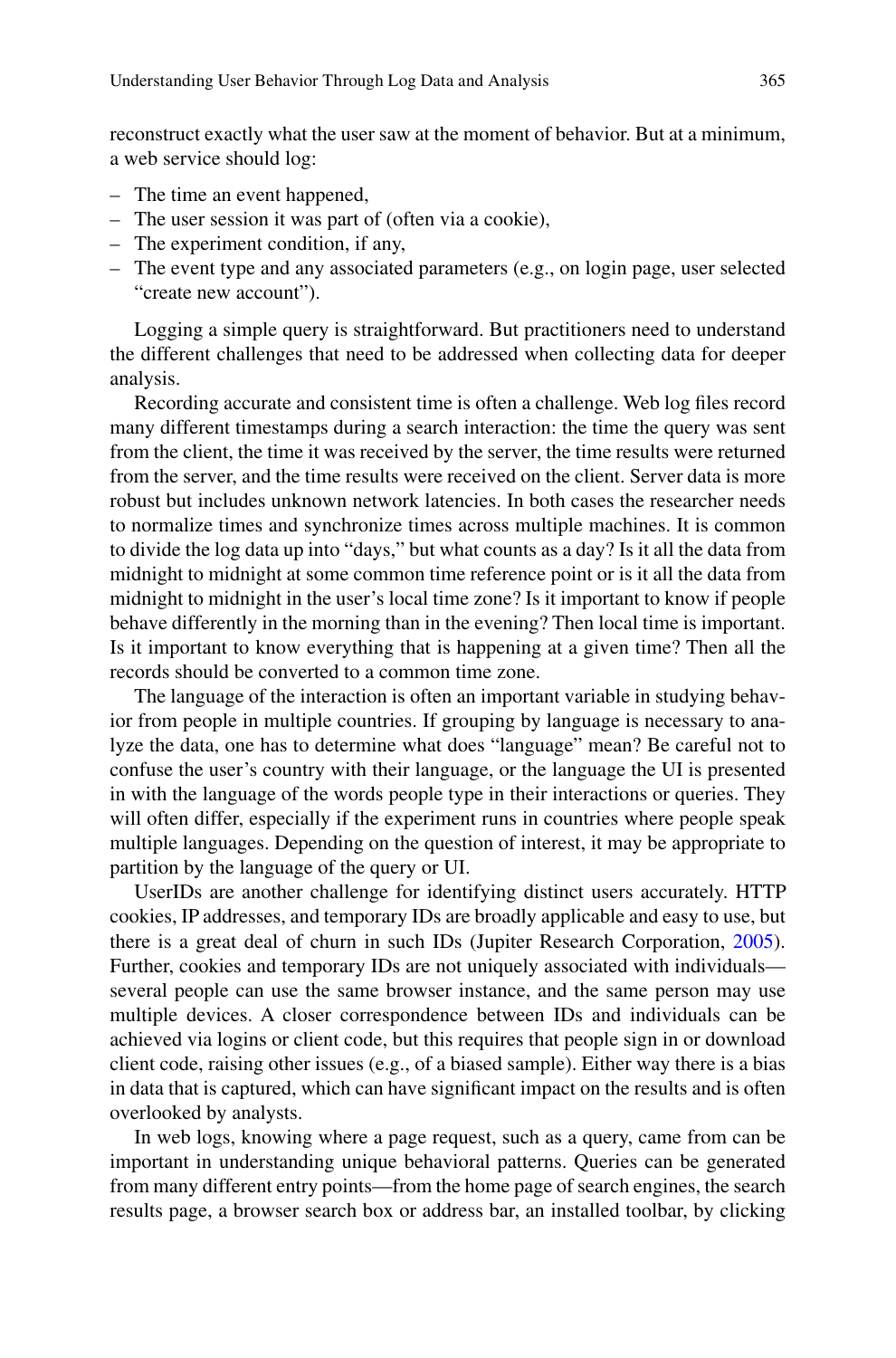on query suggestions or other links, etc. Other applications will also have large numbers of entry points. Metadata of this kind (e.g., about the point of request origin) may be useful in later analysis, but involves additional planning and effort to collect at this stage. Without this kind of contextual information, partitioning and interpreting the data is much harder. Ultimately, all of the data and metadata collected needs to be in service of the overall goals of analysis—this defines what needs to be logged.

 Data can also be distorted by exogenous factors that might also need to be considered. The site might become unexpectedly viral, perhaps being picked up by SlashDot, Reddit, or the New York Times. Virality can cause a huge swing in logged behavior. This usually occurs when a blogger shares a link that has an implicit parameter assigning all those visitors to the same condition. Even if the virality does not cause a change in how users are allocated to conditions, the behavior of people who visit out of curiosity is different from that of regular users. And if the onslaught of new users causes the site to slow down or go down, the data is even less realistic. In addition, real world events, such as the death of a major sports figure or a political event can often cause people to interact with a site differently. Again, be vigilant in sanity checking (e.g., look for an unusual number of visitors) and exclude data until things are back to normal.

# *Data Cleaning*

 A basic axiom of log analysis is that the raw data cannot be assumed to correctly and completely represent the data being recorded. Validation is really the point of data cleaning: to understand any errors that might have entered into the data and to transform the data in a way that preserves the meaning while removing noise. Although we discuss web log cleaning in this section, it is important to note that these principles apply more broadly to all kinds of log analysis; small datasets often have similar cleaning issues as massive collections. In this section, we discuss the issues and how they can be addressed.

How can logs possibly go wrong? Logs suffer from a variety of data errors and distortions. The common sources of errors we have seen in practice include:

- *Missing Events*: Sometimes client applications make optimizations that (in effect) drop events that should have been recorded. One example of this is the web browser that uses a locally cached copy of a web page to implement a "go back" action. While three pages might be visited, only two events may be logged because the visit to the cached page is not seen on the server.
- *Dropped Data*: As logs grow in size, they are frequently collected and aggregated by programs that may suffer instabilities. Gaps in logs are commonplace, and while easily spotted with visualization software, logs still need to be checked for completeness.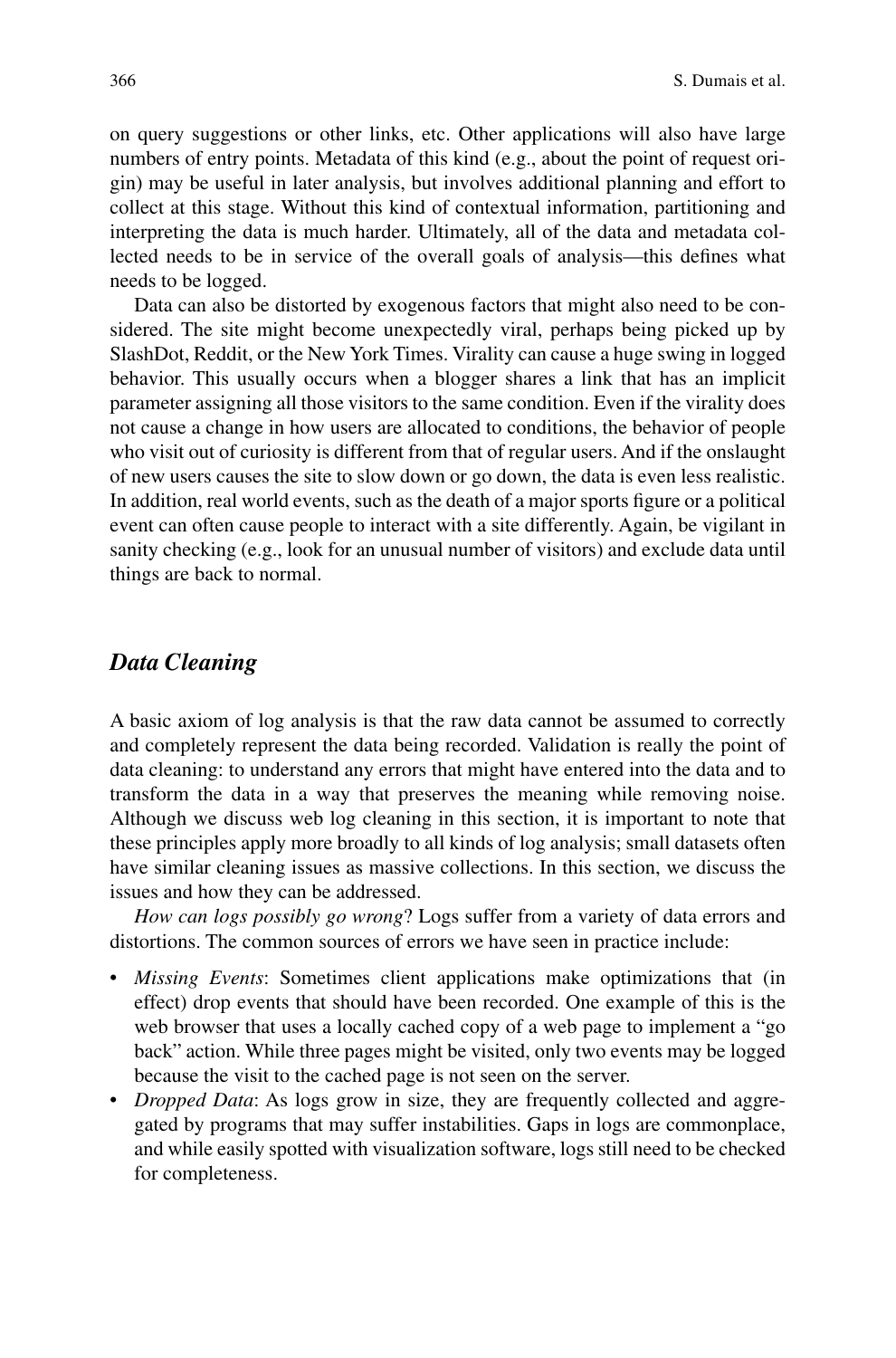• *Misplaced Semantics*: For a variety of reasons, logs often encode a series of events with short (and sometimes cryptic) tags and data. Without careful, continual curation, the meaning of a log event or its interpretation can be lost. Even more subtle, small changes in the ways logging occurs can change the semantics of the logged data. (For instance, the first version of logging code might measure time-of-event from the first click; while later versions might measure time-ofevent from the time the page finishes rendering—a small change that can have a substantial impact.) Since data logging and interpretation often take place at different times and with different teams of people, keeping semantics aligned is an ongoing challenge.

*Data transformations* : The goal of data-cleaning is to preserve the meaning with respect to an intended analysis. A concomitant lesson is that the data-cleaner *must track all transformations performed on the data*. As data is modified (e.g., removing spurious events, combining duplicates, or eliminating certain kinds of "non-signal" events), the data-cleaner must annotate the metadata for the log file with each transformation performed. Ideally, the entire chain of cleaning transformations should be maintained and tightly associated with progressive copies of the log. Not all data transformations can be reversed, but they should be recreatable from the original data set, given the log of actions taken.

 The metadata associated with a dataset is necessary for other analysts to understand what the log files include. The metadata should have enough information so that the "chain of change" can be tracked back from the original file to the one that is used in the final analysis. If metadata about the cleaning of the log file is missing, analysts cannot know the semantics of the data they are analyzing. No matter how complete the record may appear, without the metadata the researcher can never be sure, and confidence in conclusions based on analysis is undermined.

*Understanding the structure of the data* : In order to clean log data properly, the researcher must understand the meaning of each record, its associated fields, and the interpretation of values. Contextual information about the system that produced the log should be associated with the file directly (e.g., "Logging system 3.2.33.2" recorded this file on  $12-3-2012$ ") so that if necessary the specific code that generated the log can be examined to answer questions about the meaning of the record before executing cleaning operations. The potential misinterpretations take many forms, which we illustrate with encoding of missing data and capped data values.

 A common data cleaning challenge comes from the practice of encoding missing data with a value of "0" (or worse; "zero" or "−1"). Only with knowledge of what is being captured in the log files, along with the analyst's judgment of the meaning of missing data, can reasonable decisions be made about how to treat such data. Ideally, data logging systems represent missing data as NIL, ø, or some other nonconfusable data value. But if the logger does not and uses a value that is potentially valid as a behavioral data value, the analyst will need to distinguish valid "0"s from missing data "0"s (for example), and manually replace the missing data with a nonconfusable value.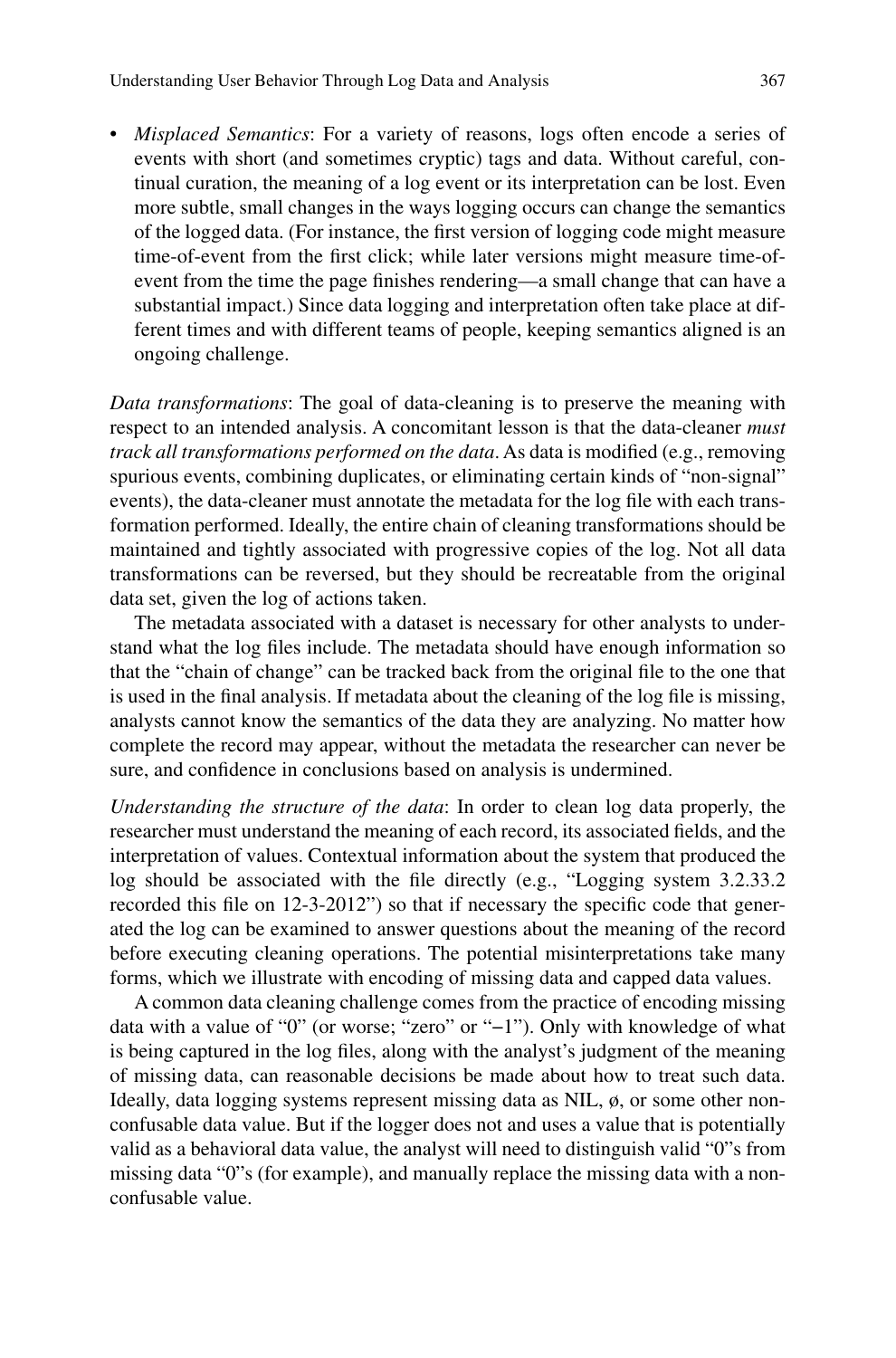Capped data values, usually expressing some value on a scale that has an arbitrary max (or min) value, can cause both cleaning and analysis problems. Unless the analyst knows that a particular data value being captured varies between integer values 0…9, validating data as well as making decisions about cleaning are compromised. For example, if the log is capturing data whose value is capped at 9 (because we "know the value can never go higher"), this can lead to an insight when a long string of 9's suddenly appears in the log stream.

 Our point is that while the logs might not lie—they represent the values actually written out by the logging system—the interpretation of those values relies on knowledge and expertise about the data being captured on the part of the person doing the interpretation. It is not enough to know that a given action took place at a given time, the analyst also needs to know things like the possible range of values the data may take, whether measurements can be capped, and how missing data is encoded, detected, and interpreted.

*Outliers* : All data sets have an expected range of values, and any actual data set also has outliers that fall below or above the expected range. (Space precludes a detailed discussion of how to handle outliers for statistical analysis purposes, see: Barnett  $\&$ Lewis, [1994](#page-22-0) for details.) How to clean outliers strongly depends on the goals of the analysis and the nature of the data.

 Outliers often indicate the range of human possibility, frequently in ways that experimenters (and system designers) do not anticipate. It is not uncommon in log studies to find outliers that are many standard deviations away from the mean. For example, while web search query sessions typically have a mean of around two queries/user-session, the upper end of the distribution can be in the high hundreds. People's behavior is widely variable.

 If a system needs to perform correctly over a wide behavioral distribution, then outliers give valuable information about what the boundaries are, and how the system will need to respond. On the other hand, outliers can also often signal underlying exceptional cases in the logging system, the system/application being logged, or spurious signals that have been added to the log stream. Outliers should always be checked for signal integrity. That is, are outlier data points *actual* data, or are they due to some kind of system or logging error along the way? Verifying what causes the outliers to appear will dictate the approach to data cleaning that should be taken.

For a more complete description of data cleaning practices, see (Osborne, 2012).

 In summary, it is important for analysts to understand the data they are analyzing. Publications that summarize a log analysis study need to include a careful description of what data cleaning steps were taken, and why they were undertaken. When a log dataset is handed from one researcher to another, data cleaning metadata must be included, along with descriptions of how the cleaning was done (preferably with pointers to the tools and settings used so that reanalysis can be done if needed).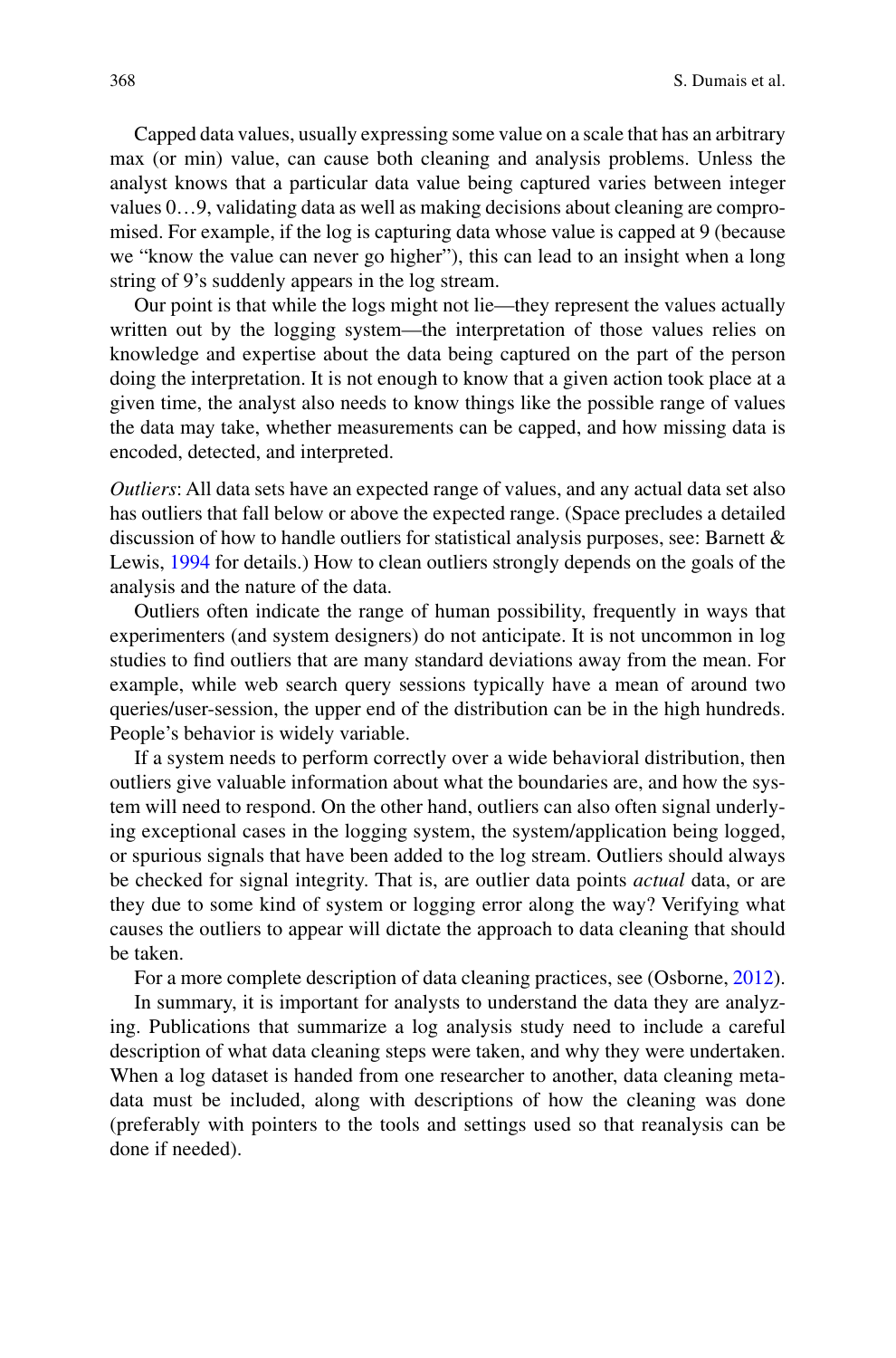# <span id="page-20-0"></span> **Using Log Data Responsibly**

 Companies and universities may have data collection, retention, access, and use policies, and it is the researcher's responsibility to seek these out, be aware of their implications, and to make sure they comply with them in the course of carrying out research involving log data. These policies arise from internal business practices, usage agreements with users of a service, and sometimes from government regulations regarding particular types of data or privacy protections. It is fair to say that standards and best practices continue to evolve in an effort to balance privacy concerns with the potential benefits that derive from a richer understanding of user behavior. For additional perspectives on these policies and issues, see Research and Ethics in HCI, this volume.

 Additional concerns arise when researchers wish to share data more broadly, often to support academic research. Risks associated with personally identifi able or sensitive information must be addressed before data is shared. Such risks may not be obvious, so researchers must proceed with due caution. Two recent examples serve to highlight the subtlety of risks associated with indirectly identifiable information—in one case involving the use of locations and names; and another case involving linking multiple sources of information.

*AOL* . On Aug 4, 2006, AOL search data was released to the academic community on. The data consisted of <AnonID, Query text, Query time, Rank of clicked item, URL of clicked item>. Two days later a New York Times story revealed that AnonID 4417749 was Thelma Arnold, a 62 year old woman from Lilburn GA. (Barbaro & Zeller, 2006). Two weeks later two AOL employees were fired and the CTO resigned. How did the anonymized data lead to Thelma Arnold? She issued multiple queries for businesses in Lilburn GA (a town of  $\sim$  11 k people). She also issued multiple queries for people named Arnold (only 14 people with the name Arnold in Lilburn). A reporter from the NY Times contacted all 14 of these people and Thelma acknowledged to the reporter that the queries were hers. Truly anonymizing log data can be extraordinarily difficult (Wikipedia: [AOL Search](#page-23-0)).

*Netflix*. On Oct 2, 2006 Netflix announced the Netflix Prize, an open competition for developing new collaborative filtering algorithms for predicting a user's ratings for films, along with a \$1 million prize for the first team to beat the current Netflix algorithm by 10 %. The data consisted of: <MovieID, UserID, Rating, Date of Rating> <MovieID, Title, Year>. Care was taken in the data released to the public, including the introduction of random noise. The prize was awarded on Sept 21, 2009, and another competition was announced. Narayanan and Shmatikov (2008) published a paper in which they described how to de-anonymize Netflix IDs in a way that was robust to noise perturbations in the data using background knowledge of reviews in IMDB. On Dec 17, 2009 a suit was fi led by one of the people identified in this manner. On Mar 12, 2010 the second Netflix competition was cancelled and no new data released (Wikipedia: Netflix).

 When data is shared beyond the set of people bound by the privacy protection policies associated with the original data collection, there may be benefits to the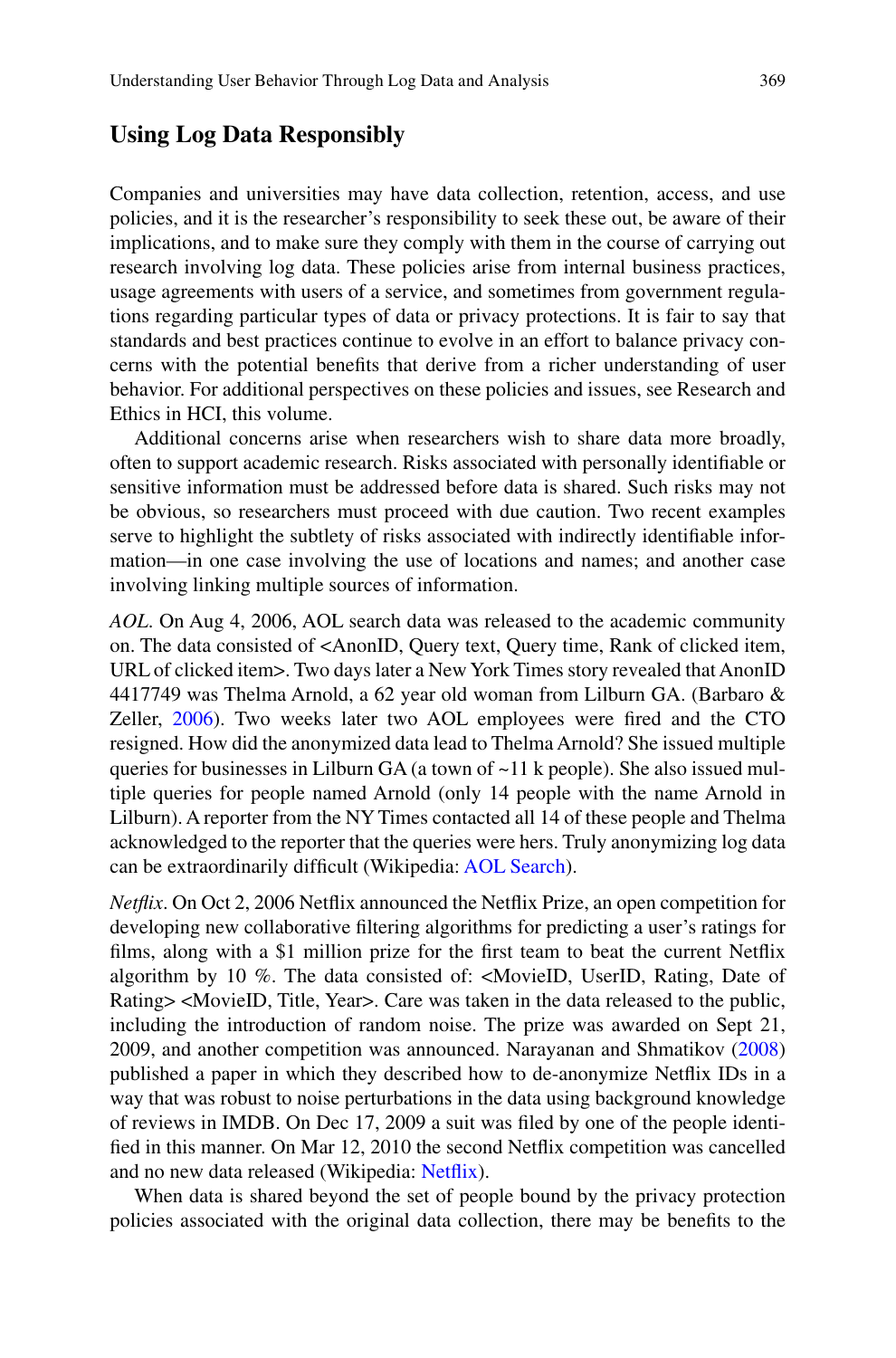research community, but there are also risks to the privacy of the individuals whose behavior has been logged that are extremely difficult to predict in advance. For this reason, releasing data, even when anonymized, has serious ethical risks.

#### **Summary**

 In this chapter we have discussed an increasingly important way of knowing how people interact with computer systems: log analysis. As it becomes easier for computer systems to record people's interactions with technology, it is also becoming vital for HCI researchers and practitioners to know how to understand this information. We started the chapter with an eye toward understanding what we can learn about how humans interact with online systems using both observational and experimental log data. Observational log studies enable HCI researchers to summarize patterns of user interactions with existing systems. Experimental log studies enable researchers to compare behaviors in two or more systems.

 Large-scale log studies give rise to a wide range of practical problems that need to be addressed to produce reliable results. From setting up the logging system, through experiment design, data collection, data cleaning and interpretation, log analysis rewards careful tracking of what is being done at every step along the way. As we have seen, it is a mistake to think that an incomplete or unreliable logging system will actually reveal deep truths about human behavior. Constant sanity checking and validation of sample sets of log data is essential to developing confidence that what is being logged and interpreted, accurately reflects human use and behaviors.

 Although web logs are commonly used to understand how people interact with web services, there are few resources for becoming more expert in the method. Kohavi et al. (2009) and Tang et al. (2010) provide examples of web experimentation in practice and describe the underlying experimental infrastructure and associated analysis tools needed to carry out such experiments. Crook et al. (2009) and Kohavi et al. [\( 2012 \)](#page-22-0) present interesting examples of common pitfalls, highlighting that producing reliable results requires ongoing vigilance about every aspect of experimental design, logging, and analysis. There are some available software tools for parsing web server logs and summarizing metrics (Ogbuji, 2009; Google Analytics).

 Despite the challenges of dealing with massive data sets, the use of logs to extract useful insights about people's interaction with technology is becoming more common and more useful in HCI research.

# **Exercises**

- 1. Name all the digital things you can think of to log. What inferences might you draw from each? What would you like to infer but can't?
- 2. What are the differences between logs and sensor data streams? What analysis method details are the same for both?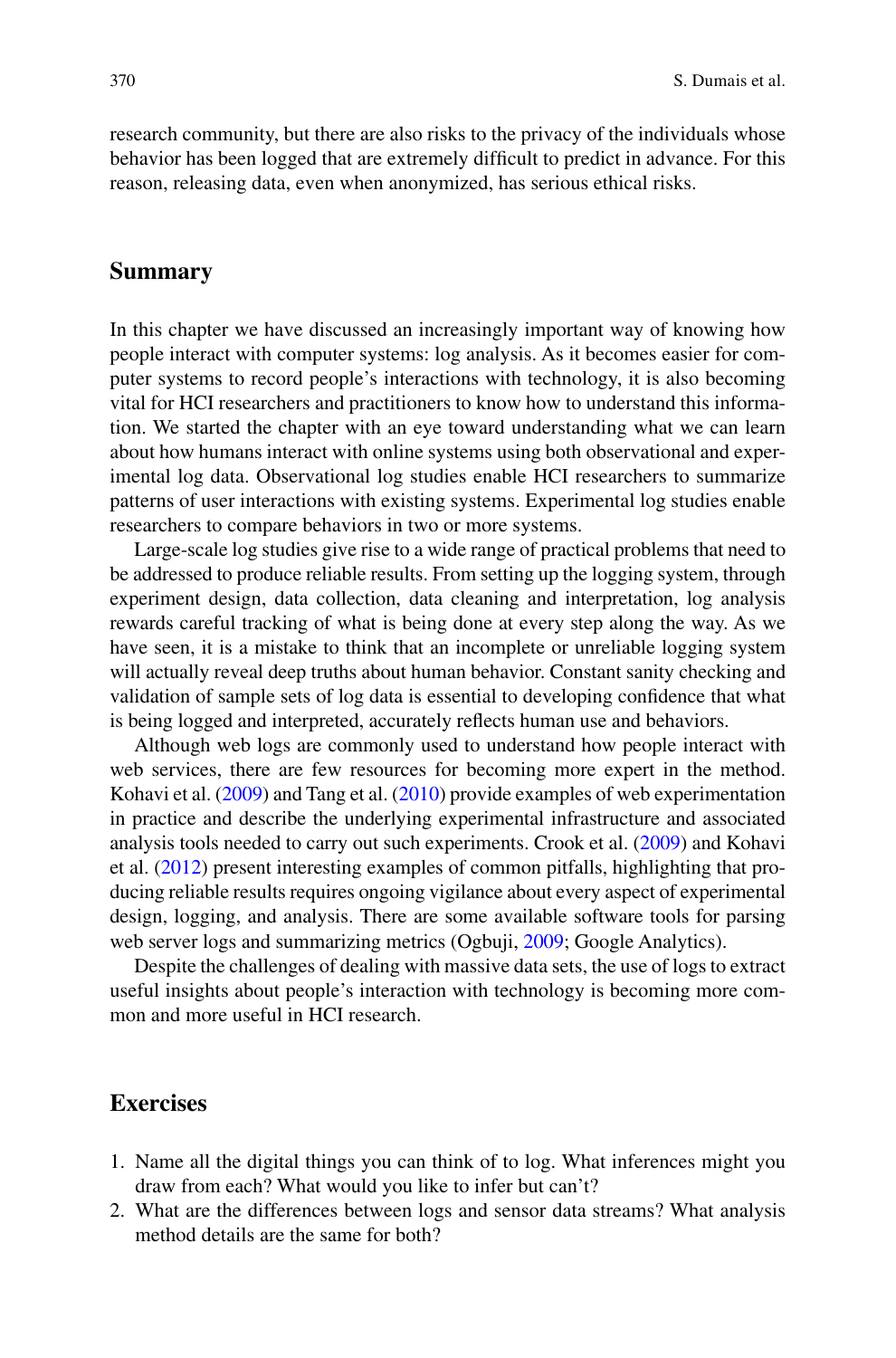## <span id="page-22-0"></span> **References**

- Adar, E., Teevan, J., & Dumais, S. T. (2008). Large scale analysis of web revisitation patterns. In *Proceedings of CHI 2008* (pp. 1197–1206). New York: ACM.
- Baeza-Yates, R., Dupret, G., & Velasco, J. (2007). A study of mobile search queries in Japan. In *Proceedings of WWW 2007 workshop on query log analysis: Social and technical challenges* . New York, NY: ACM.
- Barbaro, M. & Zeller, T. (2006). A face is exposed for AOL searcher No. 4417749, *New York Times* , Retrieved on August 9, 2006, from [http://www.nytimes.com/2006/08/09/](http://www.nytimes.com/2006/08/09/technology/09aol.html?_r=1) [technology/09aol.html?\\_r=1](http://www.nytimes.com/2006/08/09/technology/09aol.html?_r=1)
- Barnett, V., & Lewis, S. (1994). *Outliers in statistical data* . New York, NY: Wiley & Sons.
- Beitzel, S. M., Jensen, E. C., Chowdhury, A., Grossman, D. A., & Frieder, O. (2004). Hourly analysis of a very large topically categorized web query log. In *Proceedings of SIGIR 2004* (pp. 321–328). New York, NY: ACM.
- Broder, A. (2002). A taxonomy of web search. *SIGIR Forum, 36* (2), 3–10.
- Brown, C. (2012). Split testing with Google analytics experiments. Retrieved on December 16, 2012, from [http://webdesign.tutsplus.com/tutorials/applications/split-testing-with-google](http://webdesign.tutsplus.com/tutorials/applications/split-testing-with-google-analytics-experiments/)[analytics-experiments/](http://webdesign.tutsplus.com/tutorials/applications/split-testing-with-google-analytics-experiments/)
- Capra, R. (2011). HCI browser: A tool for administration and data collection for studies of web search behavior. In *Proceedings of HCIHCI 2011* (pp. 259–268). New York, NY: Springer.
- Crook, T., Frasca, B., Kohavi, R., & Longbotham, R. (2009). Seven pitfalls to avoid when running controlled experiments on the web. In *Proceedings of KDD 2009* (pp. 1105–1114). New York, NY: ACM.
- Dell, N., Vaidyanathan, V., Medhi, I., Cutrell, E., & Thies, W. (2012). "Yours is better!": Participant response bias in HCI. In *Proceedings of CHI 2012* (pp. 1321–1330). New York, NY: ACM.
- Dumais, S. T., Cutrell, E., Cadiz, J. J., Jancke, G., Sarin, R., & Robbins, D. C. (2003). Stuff I've seen: A system for personal information retrieval and re-use. In *Proceedings of SIGIR 2003* (pp. 72–79). New York, NY: ACM.
- Efthimiadis, E. N. (2008). How do Greeks search the web?: A query log analysis study. In *Proceedings iNews 2008* (pp. 81–84). New York, NY: ACM.
- Fetterly, D., Manasse, M., & Najork, M. (2004). Spam, damn spam, and statistics: Using statistical analysis to locate spam web pages. In *Proceedings WebDB 2004* (pp. 1–6). New York, NY: ACM.
- Fox, S., Karnawat, K., Mydland, M., Dumais, S. T., & White, T. (2005). Evaluating implicit measures to improve web search. *ACM: Transactions on Information Systems (TOIS), 23(2)*, 147–168.
- Ghorab, M. R., Leveling, J., Zhou, D., Jones, G. J. F., & Wade, V. (2009). Identifying common user behaviour in multilingual search logs. In *Proceedings of CLEF 2009* , pp. 518–525.
- Ginsberg, J., Mohebbi, M. H., Patel, R. S., Brammer, L., Smolinski, M. S., & Brilliant, L. (2009). Detecting influenza epidemics using search engine query data. *Nature, 457*, 1012–1014.
- Google. (2012). Google analytics. Retrieved on December 16, 2012, from [http://www.google.com/](http://www.google.com/analytics/) [analytics/](http://www.google.com/analytics/)
- Huck, S. (2011). *Reading statistics and research* (6th ed.). Boston, MA: Pearson.
- Jansen, B. J. (2006). Search log analysis: What it is, what's been done, how to do it. *Library and Information Science Research, 28* (3), 407–432.
- Jupiter Research Corporation. (2005, March 9). *Measuring unique visitors: Addressing the dramatic decline in the accuracy of cookie-based measurement*
- Kohavi, R., Deng, A., Frasca, B., Longbotham, R., Walker, T., & Xu, Y. (2012). Trustworthy online controlled experiments: Five puzzling outcomes explained. In *Proceedings of KDD 2012* (pp. 786–794). New York, NY: ACM.
- Kohavi, R., Longbotham, R., Sommerfield, D., & Henne, R. M. (2009). Controlled experiments on the web: Survey and practical guide. *Data Mining and Knowledge Discovery, 18*(1), 140–181.